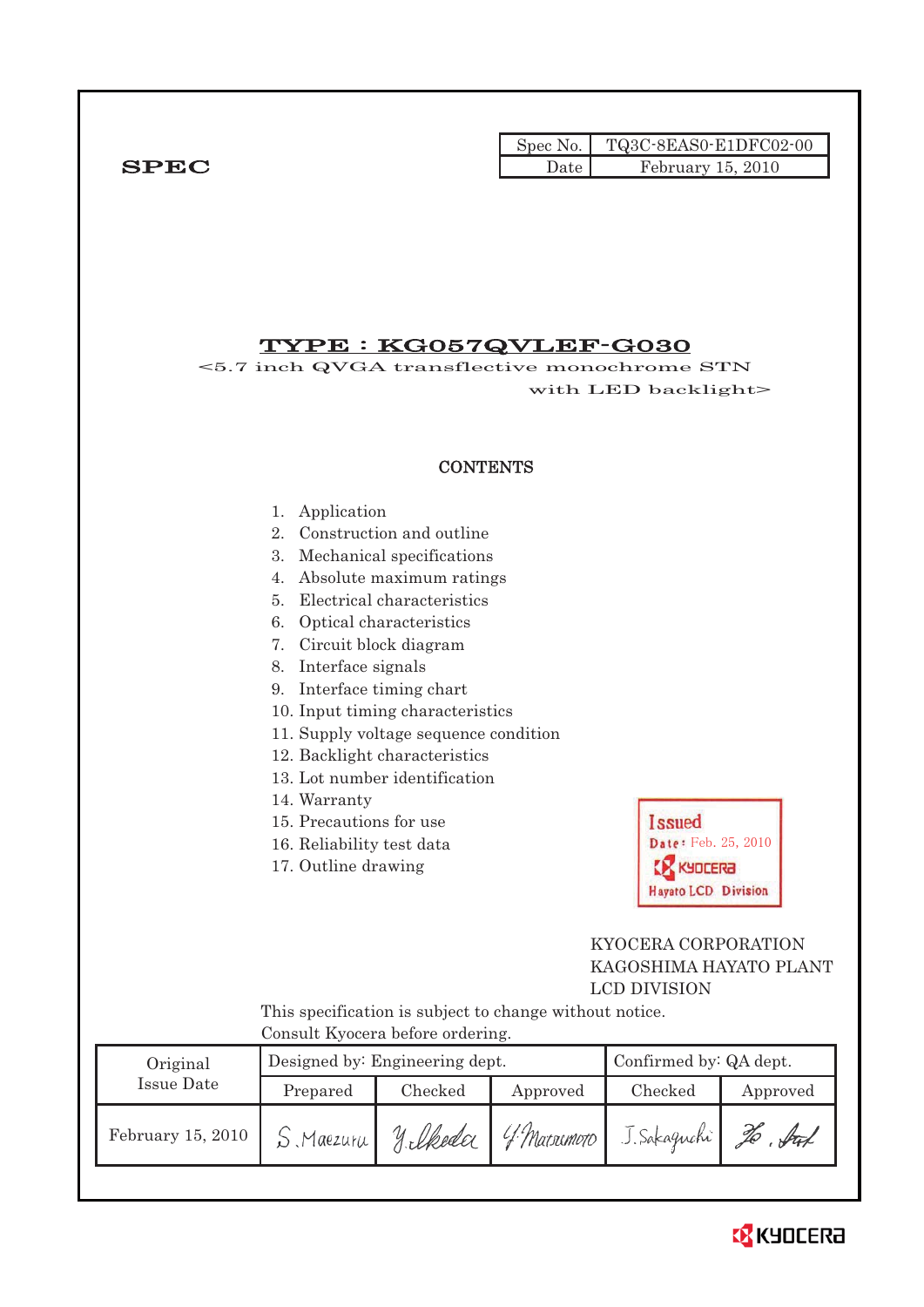| Spec No.              | Part No.        | Page                     |
|-----------------------|-----------------|--------------------------|
| TQ3C-8EAS0-E1DFC02-00 | KG057QVLEF-G030 | $\overline{\phantom{a}}$ |

# Warning

- 1. This Kyocera LCD module has been specifically designed for use only in electronic devices and industrial machines in the area of audio control, office automation, industrial control, home appliances, etc. The module should not be used in applications where the highest level of safety and reliability are required and module failure or malfunction of such module results in physical harm or loss of life, as well as enormous damage or loss. Such fields of applications include, without limitation, medical, aerospace, communications infrastructure, atomic energy control. Kyocera expressly disclaims any and all liability resulting in any way to the use of the module in such applications.
- 2. Customer agrees to indemnify, defend and hold Kyocera harmless from and against any and all actions, claims, damages, liabilities, awards, costs, and expenses, including legal expenses, resulting from or arising out of Customer's use, or sale for use, or Kyocera modules in applications.

# Caution

1. Kyocera shall have the right, which Customer hereby acknowledges, to immediately scrap or destroy tooling for Kyocera modules for which no Purchase Orders have been received from the Customer in a two-year period.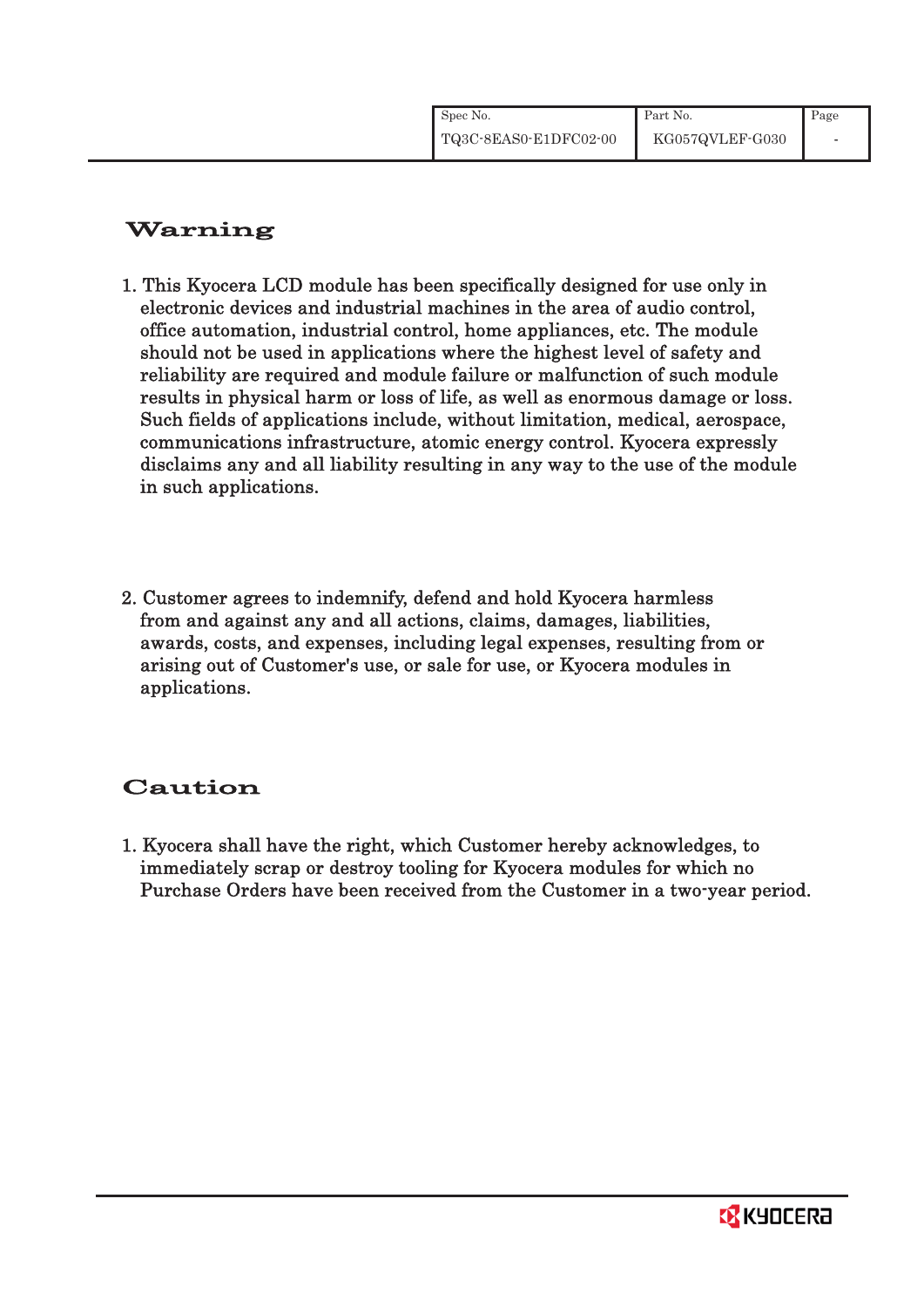|         |             |                                 | Spec No.      |                                                    | Part No. |                                            | Page |
|---------|-------------|---------------------------------|---------------|----------------------------------------------------|----------|--------------------------------------------|------|
|         |             |                                 |               | ${\bf TQ3C\text{-}8EAS0\text{-}E1DFC02\text{-}00}$ |          | ${\rm KG}057{\rm QVLEF}\mbox{-}{\rm G}030$ |      |
|         |             |                                 |               | Revision record                                    |          |                                            |      |
|         |             | Designed by : Engineering dept. |               |                                                    |          | Confirmed by : QA dept.                    |      |
|         | $\rm{Date}$ | $\mbox{Prepared}$               | $\rm Checked$ | ${\Large\bf Approved}$                             | Checked  | Approved                                   |      |
|         |             |                                 |               |                                                    |          |                                            |      |
|         |             |                                 |               |                                                    |          |                                            |      |
| Rev.No. |             | Page                            |               | $\label{eq:2} \textbf{Descriptions}$               |          |                                            |      |
|         | Date        |                                 |               |                                                    |          |                                            |      |
|         |             |                                 |               |                                                    |          |                                            |      |
|         |             |                                 |               |                                                    |          |                                            |      |
|         |             |                                 |               |                                                    |          |                                            |      |
|         |             |                                 |               |                                                    |          |                                            |      |
|         |             |                                 |               |                                                    |          |                                            |      |
|         |             |                                 |               |                                                    |          |                                            |      |
|         |             |                                 |               |                                                    |          |                                            |      |
|         |             |                                 |               |                                                    |          |                                            |      |
|         |             |                                 |               |                                                    |          |                                            |      |
|         |             |                                 |               |                                                    |          |                                            |      |
|         |             |                                 |               |                                                    |          |                                            |      |
|         |             |                                 |               |                                                    |          |                                            |      |
|         |             |                                 |               |                                                    |          |                                            |      |
|         |             |                                 |               |                                                    |          |                                            |      |
|         |             |                                 |               |                                                    |          |                                            |      |
|         |             |                                 |               |                                                    |          |                                            |      |
|         |             |                                 |               |                                                    |          |                                            |      |
|         |             |                                 |               |                                                    |          |                                            |      |
|         |             |                                 |               |                                                    |          |                                            |      |
|         |             |                                 |               |                                                    |          |                                            |      |
|         |             |                                 |               |                                                    |          |                                            |      |
|         |             |                                 |               |                                                    |          |                                            |      |
|         |             |                                 |               |                                                    |          |                                            |      |
|         |             |                                 |               |                                                    |          |                                            |      |
|         |             |                                 |               |                                                    |          |                                            |      |
|         |             |                                 |               |                                                    |          |                                            |      |
|         |             |                                 |               |                                                    |          |                                            |      |
|         |             |                                 |               |                                                    |          |                                            |      |
|         |             |                                 |               |                                                    |          |                                            |      |
|         |             |                                 |               |                                                    |          |                                            |      |
|         |             |                                 |               |                                                    |          |                                            |      |
|         |             |                                 |               |                                                    |          |                                            |      |
|         |             |                                 |               |                                                    |          |                                            |      |
|         |             |                                 |               |                                                    |          |                                            |      |
|         |             |                                 |               |                                                    |          |                                            |      |
|         |             |                                 |               |                                                    |          |                                            |      |
|         |             |                                 |               |                                                    |          |                                            |      |

l,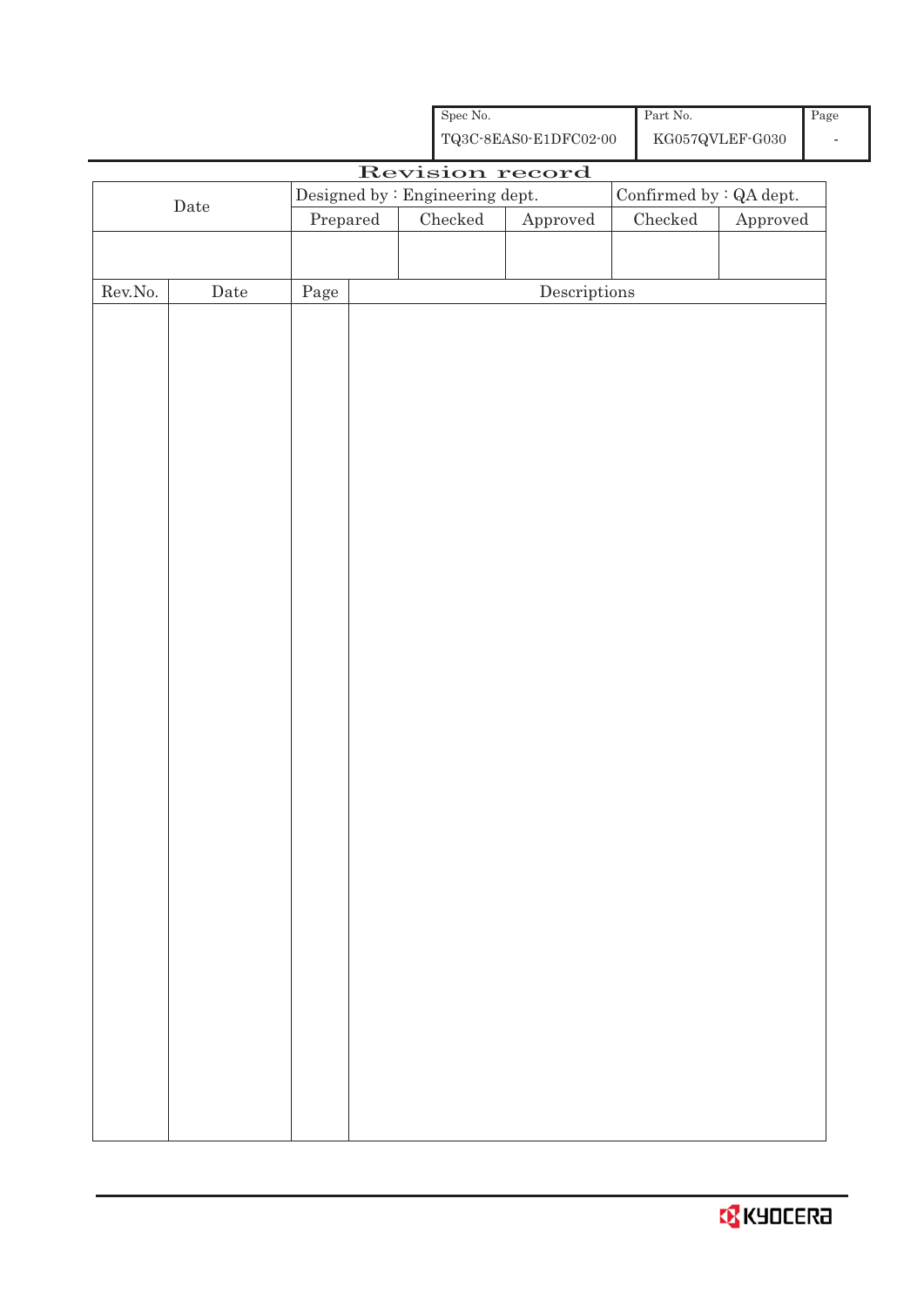# 1. Application

This document defines the specification of KG057QVLEF-G030. (RoHS Compliant)

## 2. Construction and outline

| <b>LCD</b>         | : Transflective monochrome dot matrix type STN            |
|--------------------|-----------------------------------------------------------|
| Duty ratio         | $\therefore$ 1/240 duty                                   |
| Backlight system   | : LED                                                     |
| Polarizer          | $\therefore$ Glare treatment                              |
| Additional circuit | : Bias voltage circuit, Randomizing circuit,              |
|                    | DC/DC converter circuit, Temperature compensation circuit |

## 3. Mechanical specifications

| <b>Item</b>                | Specification                                                     | Unit |
|----------------------------|-------------------------------------------------------------------|------|
| Outline dimensions<br>$*1$ | 154.6 (W) $\times$ 114.8 (H) $\times$ 8.5 (D)                     | mm   |
| Active area                | $115.18$ (W) $\times$ 86.38 (H)<br>(14.4cm / 5.7 inch (Diagonal)) | mm   |
| Effective viewing area     | $117.2$ (W) $\times$ 88.4 (H)                                     | mm   |
| Dot format                 | $320 \text{ (W)} \times 240 \text{ (H)}$                          | dot  |
| Dot size                   | $0.34$ (W) $\times$ 0.34 (H)                                      | mm   |
| Dot pitch                  | $0.36$ (W) $\times$ 0.36 (H)                                      | mm   |
| $*_{2}$<br>Base color      | Normally Black                                                    |      |
| Mass                       | (TBD)                                                             | g    |

\*1 Projection not included. Please refer to outline for details.

\*2 Due to the characteristics of the LCD material, the color varies with environmental temperature.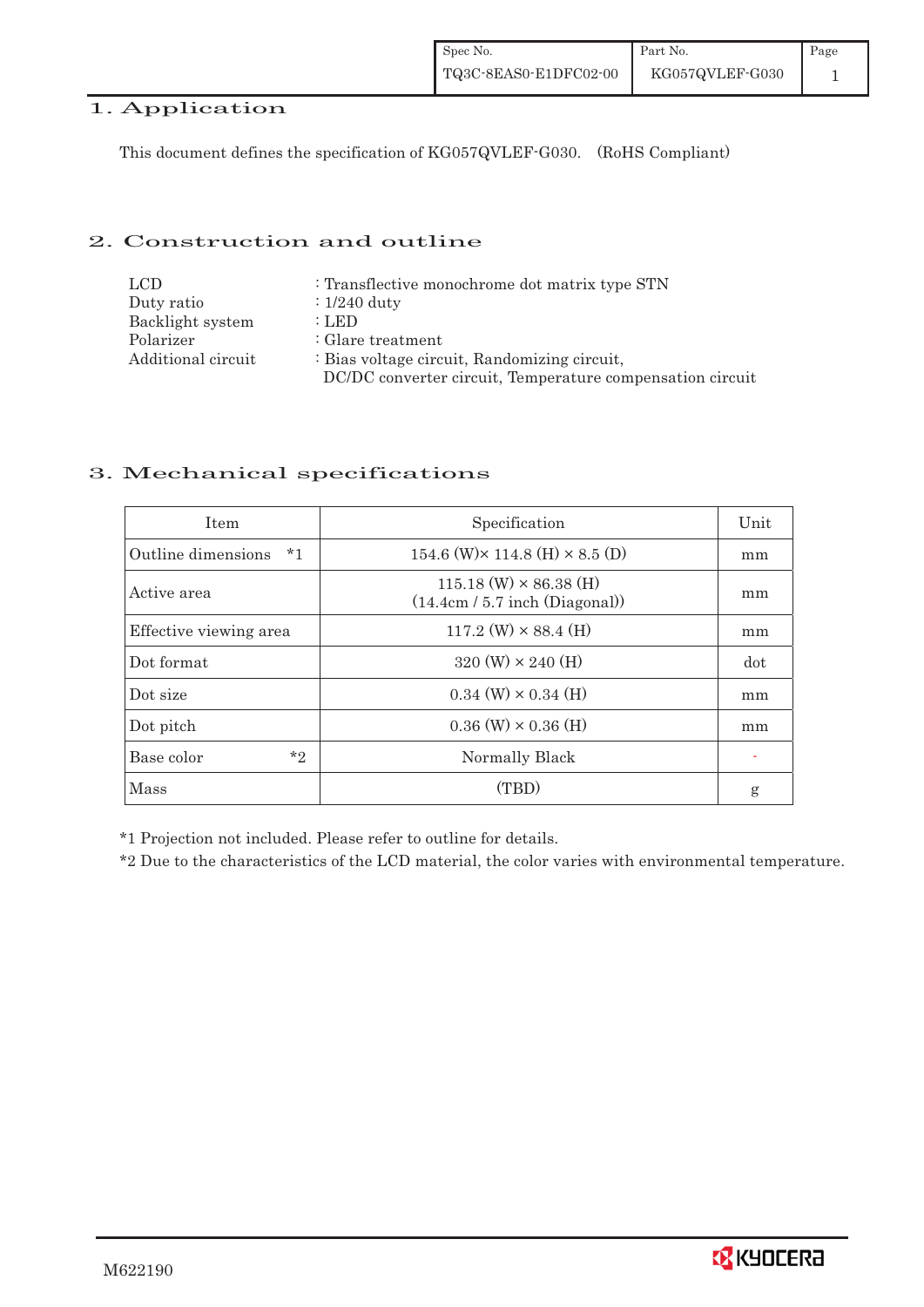#### 4. Absolute maximum ratings

4-1.Electrical absolute maximum ratings

| <b>Item</b>                    | Symbol           | Min. | Max.         | Unit |
|--------------------------------|------------------|------|--------------|------|
| Supply voltage for logic       | $V_{DD}$         |      | 6.0          |      |
| Supply voltage for LCD driving | $\rm V_{EE}$     |      | 30           |      |
| $*1$<br>Input signal voltage   | $\rm V_{IN}$     | 0    | $\rm V_{DD}$ |      |
| FRM frequency                  | f <sub>FRM</sub> |      | 150          | Hz   |
| Supply voltage $(\text{LED})$  | VF               |      | 6.0          |      |
| LED forward current            | ΙF               |      | 450          | mA   |
| Reversed voltage               | VR               |      | 5.0          |      |

 $*1$  Input signal : FRM, LOAD, CP, DISP,  $D0 \sim D3$ 

4-2. Environmental absolute maximum ratings

| Item                  |         | Symbol                  | Min.    | Max.    | Unit      |
|-----------------------|---------|-------------------------|---------|---------|-----------|
| Operating temperature | $*_{1}$ | Top                     | $(-20)$ | (70)    | $\circ$ C |
| Storage temperature   | $*_{2}$ | <b>T</b> <sub>STO</sub> | (.30)   | (80)    | $\circ$ C |
| Operating humidity    | $*3$    | Hop                     | 10      | $*_{4}$ | %RH       |
| Storage humidity      | $*3$    | $_{\mathrm{HSTO}}$      | 10      | $*_{4}$ | %RH       |
| Vibration             |         | ٠                       | $*5$    | $*5$    |           |
| Shock                 |         |                         | $*6$    | $*6$    |           |

\*1 Operating temperature means a temperature which operation shall be guaranteed. Since display performance is evaluated at 25°C, another temperature range should be confirmed.

\*2 Temp. =  $-30^{\circ}$ C $<$ 48h, Temp. =  $80^{\circ}$ C $<$ 168h

Store LCD panels at normal temperature/humidity. Keep them free from vibration and shock. A LCD panel that is kept at a low or a high temperature for a long time can be defective due to other conditions, even if the low or high temperature satisfies the standard.

(Please refer to "Precautions for Use" for details.)

```
! ! *3 Non-condensing
```
\*4 Temp.  $\leq$  40°C, 85%RH Max.

Temp. >40°C, Absolute humidity shall be less than 85%RH at 40°C.

\*5

| Frequency       | $10\sim$ 55 Hz    | Acceleration value         |
|-----------------|-------------------|----------------------------|
| Vibration width | $0.15$ mm         | $(0.3{\sim}9~{\rm m/s^2})$ |
| Interval        | $10 - 55 - 10$ Hz | 1 minutes                  |

2 hours in each direction X, Y, Z (6 hours total) EIAJ ED-2531

\*6 Acceleration: 490 m/s2, Pulse width: 11 ms

3 times in each direction:  $\pm X$ ,  $\pm Y$ ,  $\pm Z$ EIAJ ED-2531

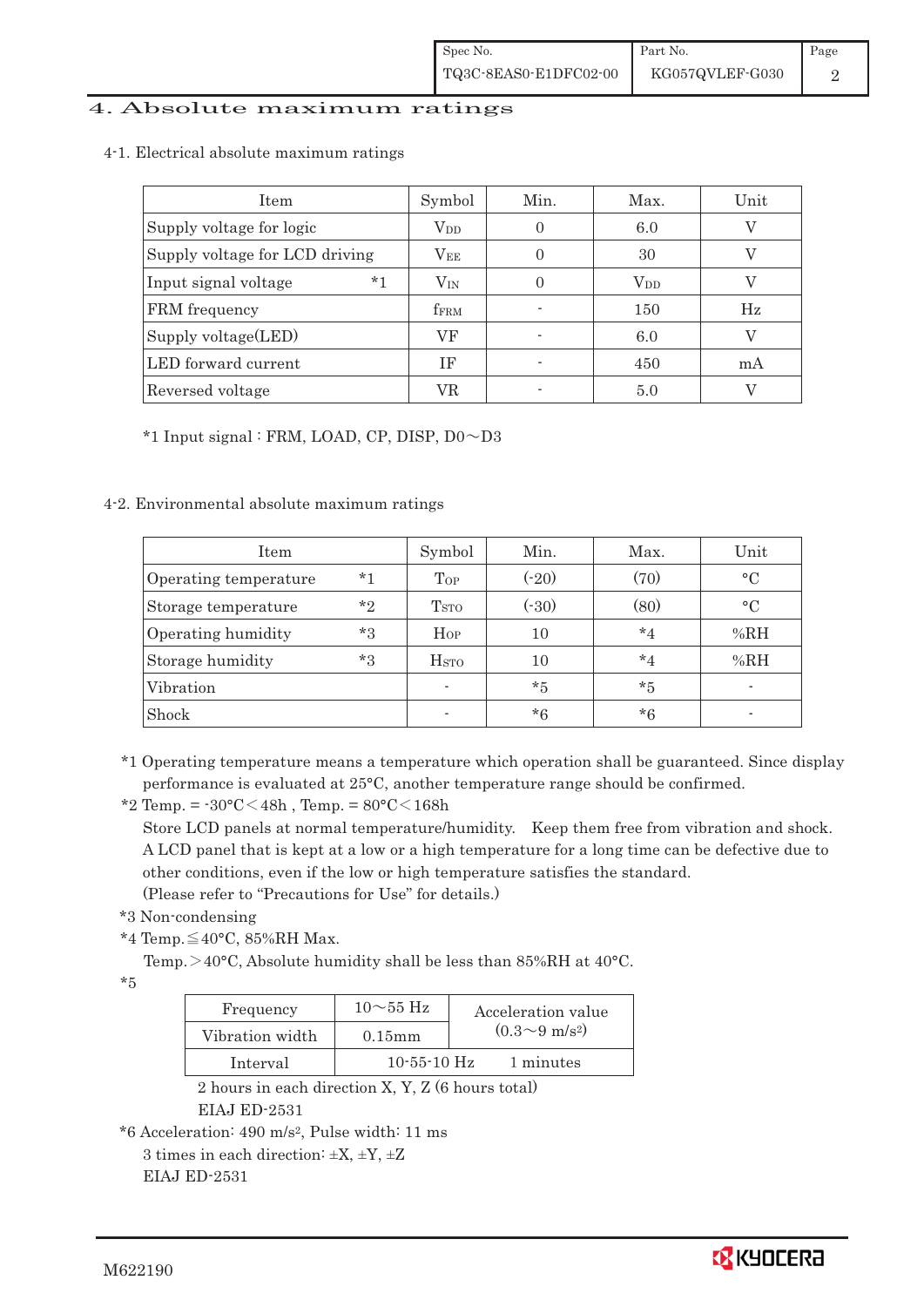| Spec No.              | Part No.        | Page |
|-----------------------|-----------------|------|
| TQ3C-8EAS0-E1DFC02-00 | KG057QVLEF-G030 |      |

#### 5. Electrical characteristics

 $5-1.$  V<sub>DD</sub> =  $5.0V$ 

|                                                | $V_{DD} = +5.0V \pm 5\%,$ Temp. = $-20 \sim 70$ °C |                |                          |                          |                    |                           |  |
|------------------------------------------------|----------------------------------------------------|----------------|--------------------------|--------------------------|--------------------|---------------------------|--|
| Item                                           | Symbol                                             | Condition      | Min.                     | Typ.                     | Max.               | Unit                      |  |
| Supply voltage for logic                       | <b>V</b> <sub>DD</sub>                             |                | 4.75                     | 5.00                     | 5.25               | $\boldsymbol{\mathrm{V}}$ |  |
|                                                |                                                    | $-20\degree C$ | (TBD)                    | $\blacksquare$           |                    | $\rm V$                   |  |
| Supply voltage for LCD driving<br>$*1, *2, *3$ | $V_{EE} = V_{OP}$                                  | $25^{\circ}$ C | (24.4)                   | (25.4)                   | (26.4)             | $\rm V$                   |  |
|                                                |                                                    | $70^{\circ}$ C |                          |                          | (TBD)              | $\mathbf V$               |  |
| Input signal voltage                           |                                                    | "High" level   | 0.8V <sub>DD</sub>       |                          | $V_{DD}$           | $\boldsymbol{\mathrm{V}}$ |  |
| $(FRM, LOAD, CP, DISP, D0 \sim D3)$            | $V_{IN}$                                           | "Low" level    | $\Omega$                 | $\overline{\phantom{a}}$ | 0.2V <sub>DD</sub> | $\mathbf{V}$              |  |
| Input current                                  | $I_{IN}$                                           | Input signal   | $-100$                   |                          | 100                | $\mu A$                   |  |
| Clock frequency                                | $f_{\rm CP}$                                       |                | $\overline{\phantom{a}}$ | $\overline{\phantom{a}}$ | 10.00              | <b>MHz</b>                |  |
| $*_{4}$<br>Frame frequency                     | $f_{\rm FRM}$                                      |                | 70                       | 75                       | 80                 | Hz                        |  |
|                                                | $_{\rm{LDD}}$                                      |                |                          | (0.7)                    | (0.9)              | mA                        |  |
| Current consumption for logic                  | $I_{EE}$                                           | $*5$           |                          | (16)                     | (21)               | mA                        |  |
| Power consumption                              | P <sub>DISP</sub>                                  |                | $\overline{\phantom{a}}$ | (410)                    | (538)              | mW                        |  |

- \*1 The supply voltage ( $V_{EE} = V_{OP}$ ) to drive the display has individual difference. Please adjust the contrast to be most suitable.
- \*2 Frame frequency :  $f_{\text{FRM}} = 75 \text{Hz}$
- \*3 The LCD module has a temperature compensation circuit.
- \*4 In consideration of display quality, it is recommended that frame frequency be set in the range of 70-80Hz. When you have to use higher frame and clock frequencies, confirm the LCD's performance and quality prior to finalizing the frequency value. Generally, as frame and clock frequencies become higher current consumption increases and display quality will degrade.

#### \*5 Display pattern:



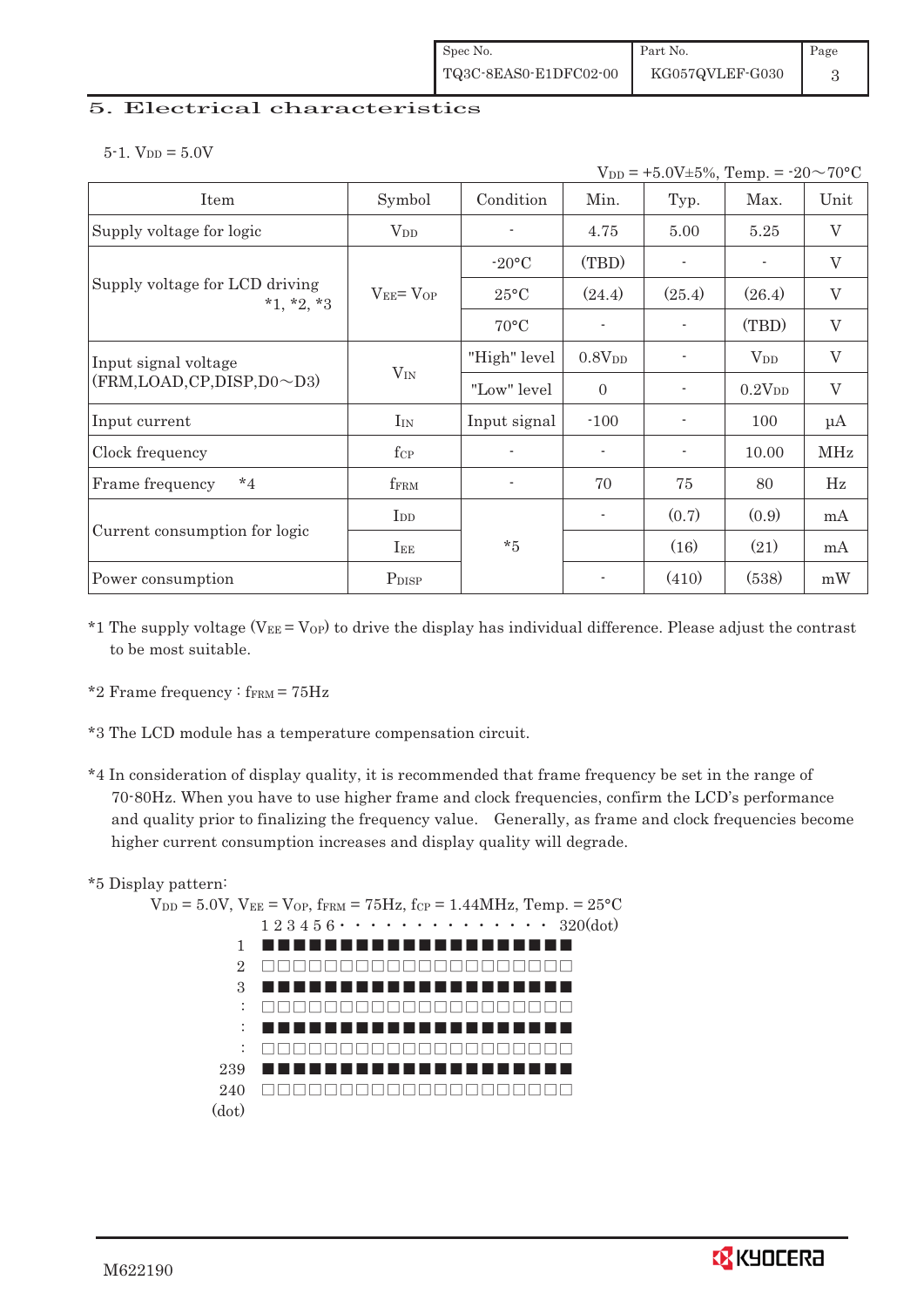| Spec No.              | Part No.        | $\vert$ Page |
|-----------------------|-----------------|--------------|
| TQ3C-8EAS0-E1DFC02-00 | KG057QVLEF-G030 |              |

 $5 - 2.$  V<sub>DD</sub> =  $3.3V$ 

 $V_{DD} = +3.3V \pm 0.3V$ , Temp. =  $-20 \sim 70$ °C

| Item                                           | Symbol            | Condition          | Min.                     | Typ.                     | Max.               | Unit                      |
|------------------------------------------------|-------------------|--------------------|--------------------------|--------------------------|--------------------|---------------------------|
| Supply voltage for logic                       | $\rm V_{DD}$      |                    | 3.0                      | 3.3                      | 3.6                | $\boldsymbol{\mathrm{V}}$ |
|                                                |                   | $-20\textdegree C$ | (TBD)                    |                          |                    | $\rm V$                   |
| Supply voltage for LCD driving<br>$*1, *2, *3$ | $V_{EE} = V_{OP}$ | $25^{\circ}$ C     | (24.4)                   | (25.4)                   | (26.4)             | $\rm V$                   |
|                                                |                   | $70^{\circ}$ C     |                          |                          | (TBD)              | $\boldsymbol{\mathrm{V}}$ |
| Input signal voltage                           |                   | "High" level       | 0.8V <sub>DD</sub>       |                          | $V_{DD}$           | $\boldsymbol{\mathrm{V}}$ |
| (FRM,LOAD,CP,DISP,D0~D3)                       | $V_{IN}$          | "Low" level        | $\Omega$                 | $\overline{\phantom{0}}$ | 0.2V <sub>DD</sub> | $\boldsymbol{\mathrm{V}}$ |
| Input current                                  | $I_{IN}$          | Input signal       | $-100$                   |                          | 100                | $\mu A$                   |
| Clock frequency                                | $f_{\rm CP}$      |                    |                          |                          | 10.00              | <b>MHz</b>                |
| $*_{4}$<br>Frame frequency                     | fFRM              |                    | 70                       | 75                       | 80                 | Hz                        |
| Current consumption for logic                  | I <sub>DD</sub>   |                    | $\overline{\phantom{a}}$ | (0.6)                    | (0.8)              | mA                        |
|                                                | $I_{EE}$          | $*5$               |                          | (16)                     | (21)               | mA                        |
| Power consumption                              | P <sub>DISP</sub> |                    |                          | (408)                    | (557)              | mW                        |

\*1 The supply voltage ( $V_{EE} = V_{OP}$ ) to drive the display has individual difference. Please adjust the contrast to be most suitable.

- \*2 Frame frequency :  $f_{\text{FRM}} = 75 \text{Hz}$
- \*3 The LCD module has a temperature compensation circuit.
- \*4 In consideration of display quality, it is recommended that frame frequency be set in the range of 70-80Hz. When you have to use higher frame and clock frequencies, confirm the LCD's performance and quality prior to finalizing the frequency value. Generally, as frame and clock frequencies become higher current consumption increases and display quality will degrade.

#### \*5 Display pattern:

 $V_{DD} = 3.3V$ ,  $V_{EE} = V_{OP}$ ,  $f_{FFM} = 75Hz$ ,  $f_{CP} = 1.44MHz$ ,  $Temp = 25°C$  $1\ 2\ 3\ 4\ 5\ 6\cdot\cdot\cdot\cdot\cdot\cdot\cdot\cdot\cdot\cdot\cdot\cdot\cdot\cdot\cdot\cdot\ 320(\mathrm{dot})$ 1 2 3 : : : 239 240 ))))))))))))))))))))(dot) (((((((((((((((((((( )))))))))))))))))))) (((((((((((((((((((( )))))))))))))))))))) (((((((((((((((((((( )))))))))))))))))))) ((((((((((((((((((((

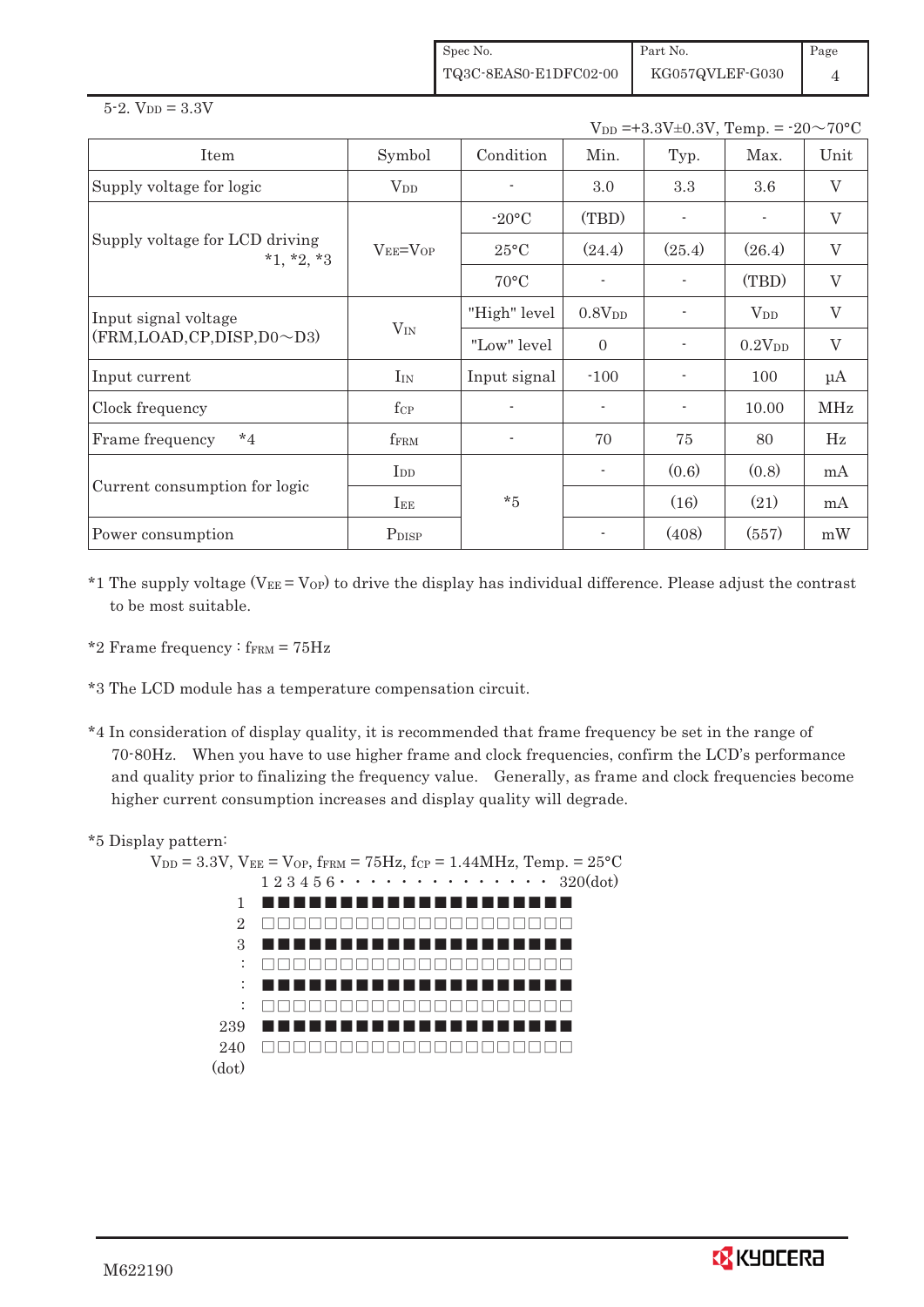## 6. Optical characteristics

#### 6-1.Reflective mode

Measuring  $spot = \phi 6.0mm$ , Temp. =  $25^{\circ}C$ 

| Item           |      | Symbol   | Condition                   | Min.  | Typ.  | Max.                     | Unit          |
|----------------|------|----------|-----------------------------|-------|-------|--------------------------|---------------|
|                | Rise | $\tau_r$ | $\theta = \phi = 0^{\circ}$ |       | 380   | 480                      | ms            |
| Response time  | Down | T d      | $\theta = \phi = 0^{\circ}$ |       | 120   | 220                      | ms            |
| Contrast ratio |      | CR       | $\theta = \phi = 0^{\circ}$ | (TBD) | (TBD) | $\overline{\phantom{0}}$ |               |
| Reflectance    |      | $\Omega$ | Backlight off               | (TBD) | (TBD) | $\overline{\phantom{a}}$ | $\frac{0}{0}$ |

Optimum contrast is obtained by adjusting the LCD driving voltage  $(V_{OP})$  while at the viewing angle of  $\theta = \phi = 0^{\circ}$ .

#### 6-2.Transmissive mode

| Measuring spot = $\phi$ 6.0mm, Temp. = 25°C |       |                |                             |       |       |       |                   |  |
|---------------------------------------------|-------|----------------|-----------------------------|-------|-------|-------|-------------------|--|
| Item                                        |       | Symbol         | Condition                   | Min.  | Typ.  | Max.  | Unit              |  |
|                                             | Rise  | $\tau$         | $\theta = \phi = 0^{\circ}$ |       | 380   | 480   | ms                |  |
| Response time                               | Down  | T d            | $\theta = \phi = 0^{\circ}$ |       | 120   | 220   | ms                |  |
|                                             |       | $\theta$ upper |                             |       | (20)  |       |                   |  |
|                                             |       | $\theta$ LOWER | $CR \geq 2$                 |       | (40)  |       | deg.              |  |
| Viewing angle range                         |       | $\phi$ LEFT    |                             |       | (45)  |       | deg.              |  |
|                                             |       | $\phi$ RIGHT   |                             |       | (45)  |       |                   |  |
| Contrast ratio                              |       | CR             | $\theta = \phi = 0^{\circ}$ | (TBD) | (TBD) |       |                   |  |
| <b>Brightness</b>                           |       | L              | $VF=5V$                     | (TBD) | (TBD) |       | cd/m <sup>2</sup> |  |
|                                             | White | $\mathbf X$    | $\theta = \phi = 0^{\circ}$ | (TBD) | (TBD) | (TBD) |                   |  |
| Chromaticity<br>coordinates                 |       | у              |                             | (TBD) | (TBD) | (TBD) |                   |  |
|                                             |       | X              | $\theta = \phi = 0^{\circ}$ | (TBD) | (TBD) | (TBD) |                   |  |
|                                             |       | Black          | y                           |       | (TBD) | (TBD) | (TBD)             |  |

Optimum contrast is obtained by adjusting the LCD driving voltage  $(V_{OP})$  while at the viewing angle of  $\theta = \phi = 0^{\circ}$ .

## 6-3. Definition of reflectance

$$
\rho (Reflectance) = \frac{Measured reflection brightness}{Reflection brightness against standard white board} \times 100[\%]
$$

## 6-4. Definition of contrast ratio (Reflective mode)

 $CR(Contrast ratio) = \frac{\text{Reference at all pixel "white"}}{\text{Reference at all pixel "black"}}$   $\times 100[\%]$ 

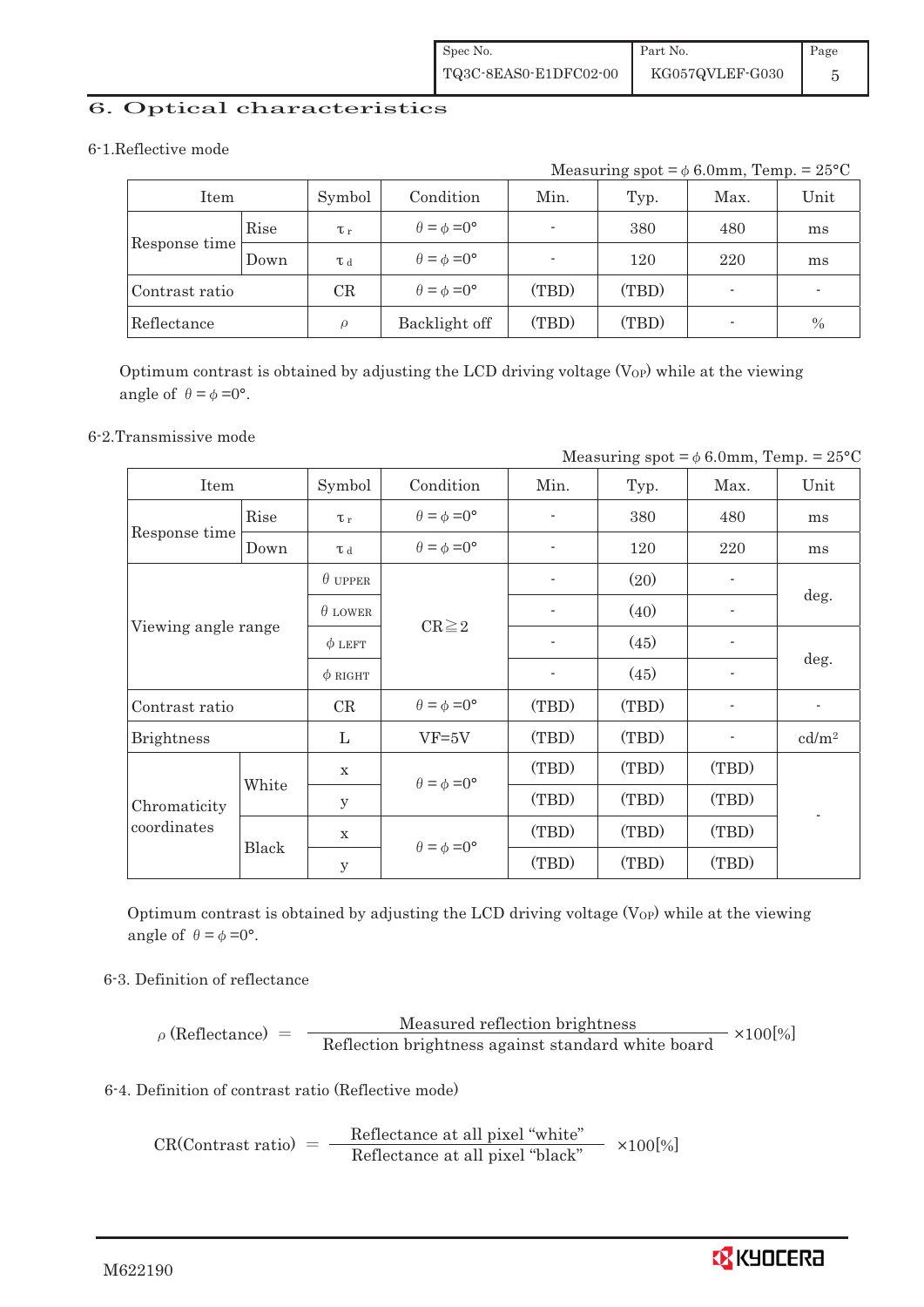| Spec No.              | Part No.        | Page |
|-----------------------|-----------------|------|
| TQ3C-8EAS0-E1DFC02-00 | KG057QVLEF-G030 |      |

## 6-5. Definition of contrast ratio (Transmissive mode)

$$
CR(Contrast ratio) = \frac{Brightness at all pixel "white" }{Brightness at all pixel "black" } \times 100[\%]
$$

6-6. Definition of Vor



# 6-7. Definition of response time



6-8. Definition of viewing angle





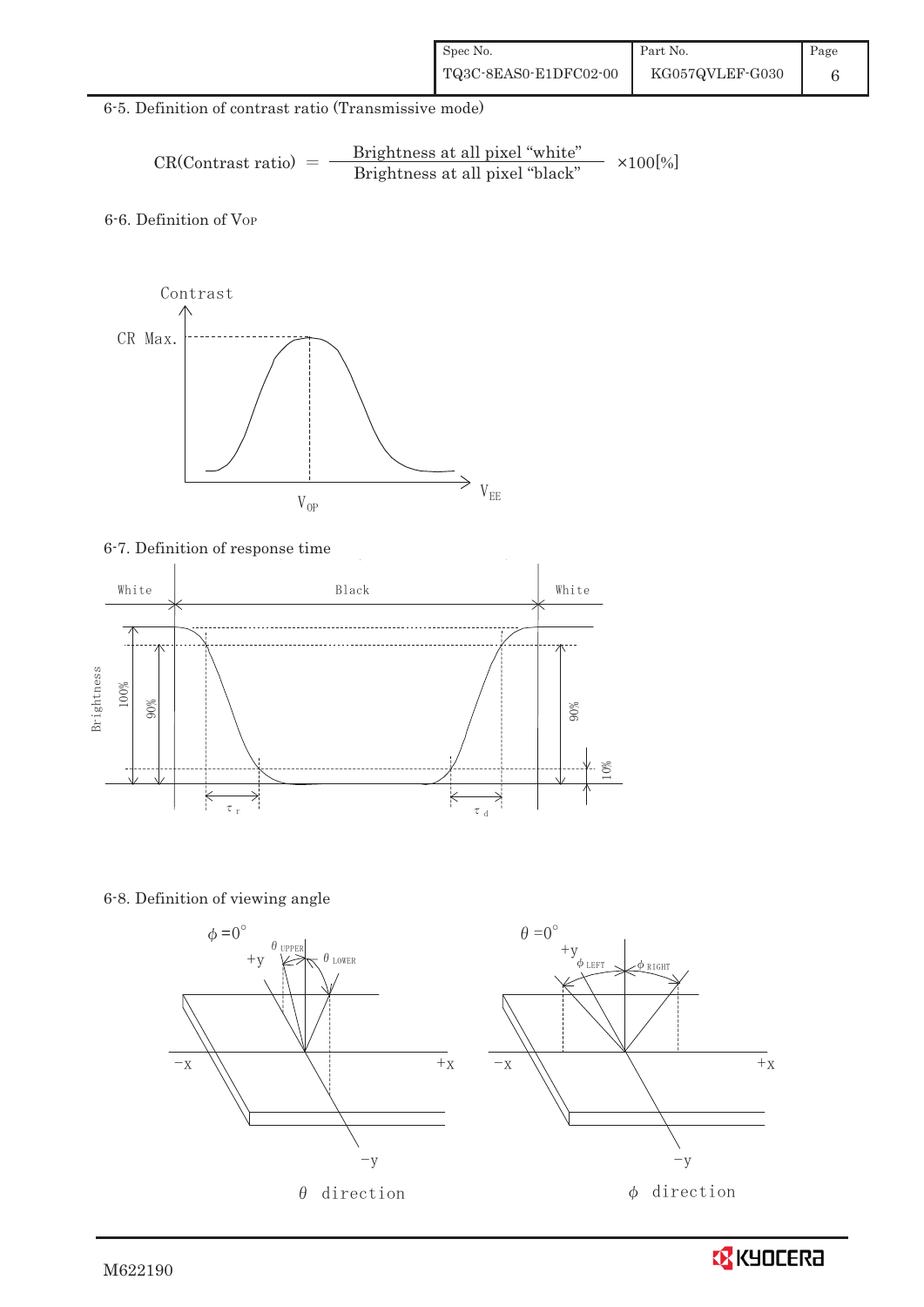#### 6-9. Brightness measuring points



- 1) Rating is defined on the average in the viewing area.
- 2) Measured 30 minutes after the LED is powered on. (Ambient temp. = 25°C)
- 3) Backlight : VF=5.0V
- 6-10. Measurement method of reflectance



Measurement : 52002 (YOKOGAWA)

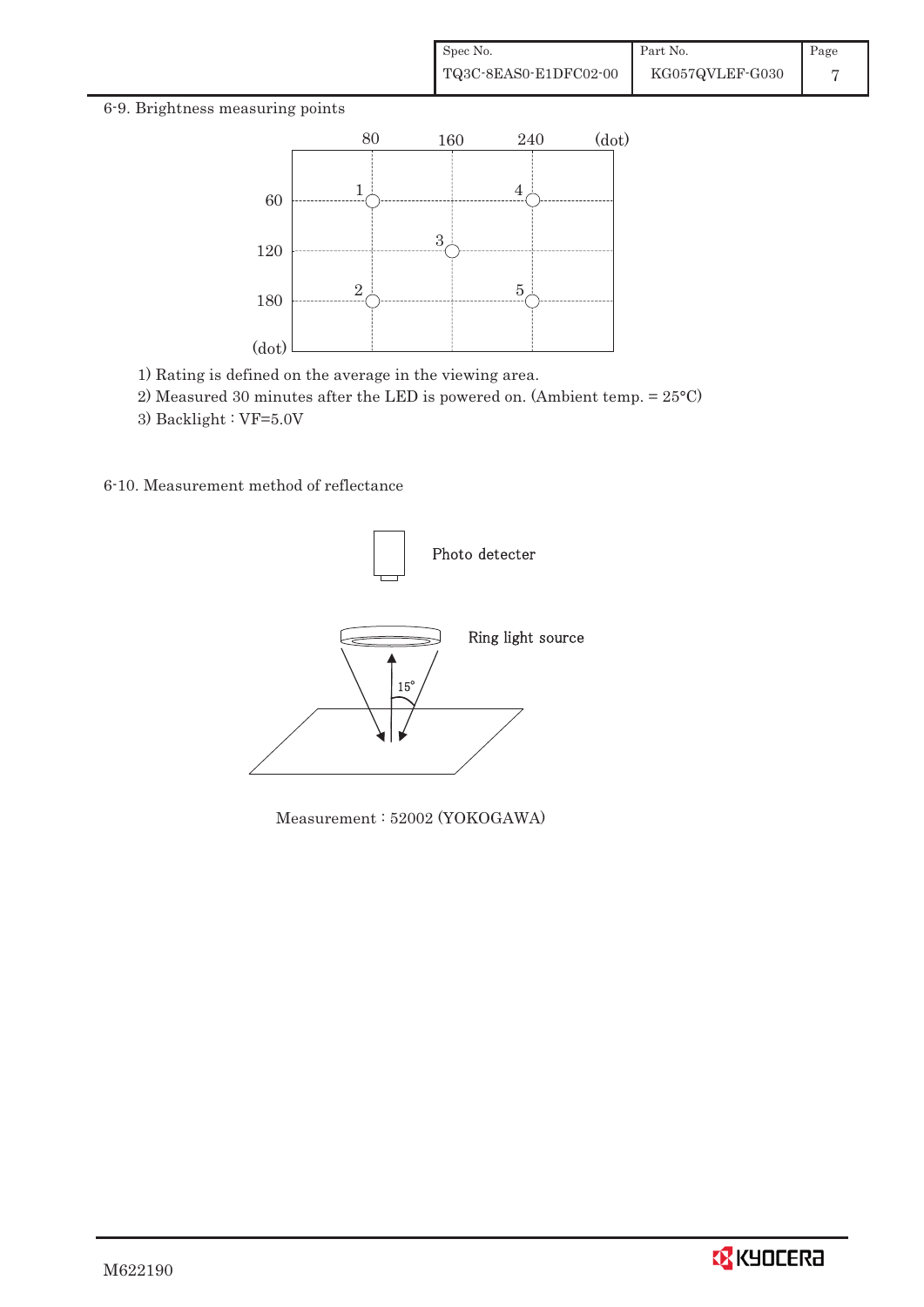# 7. Circuit block diagram



7-1. Power supply



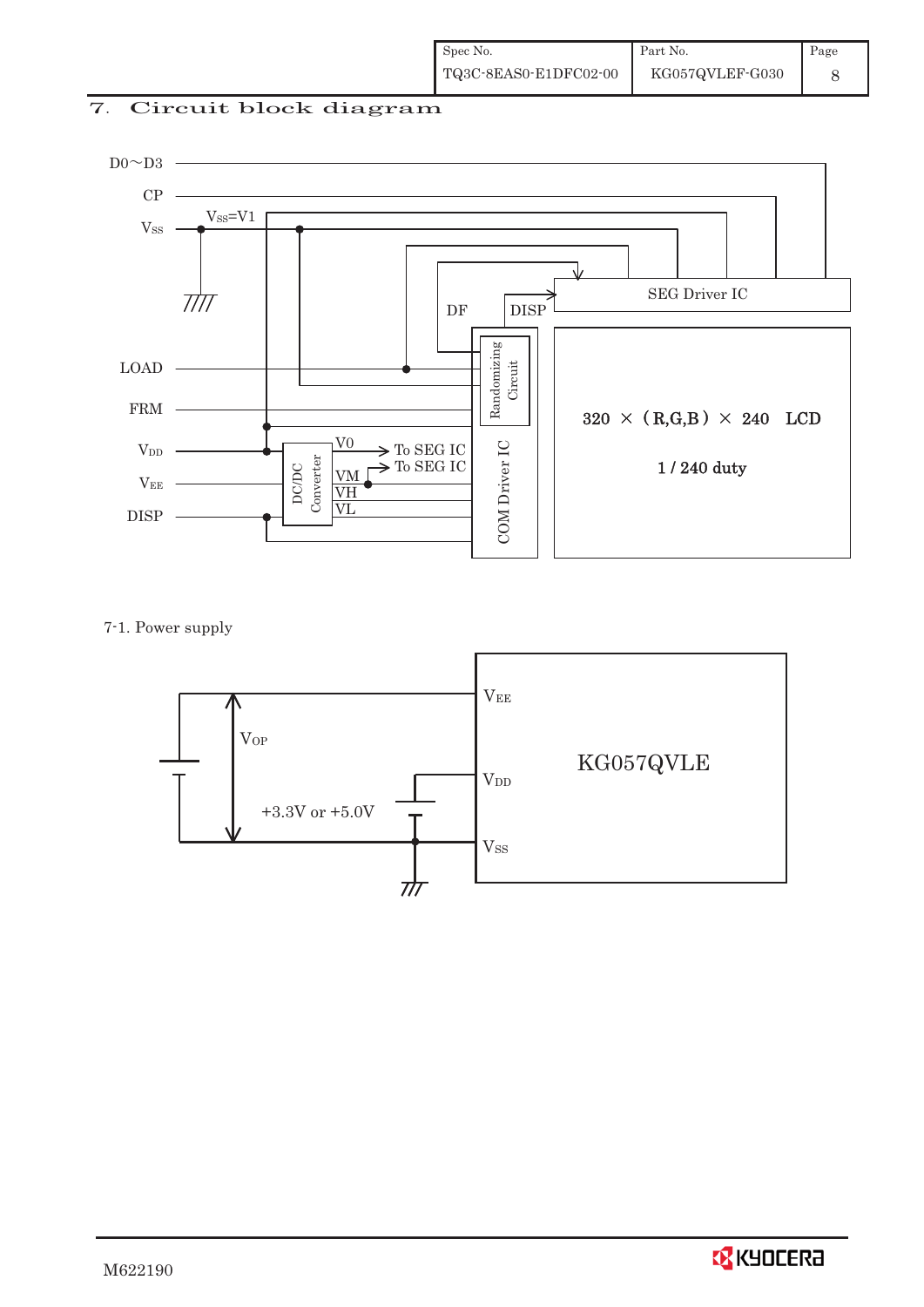## 8. Interface signals

| No.             | Symbol         | Description                                  | Level             |
|-----------------|----------------|----------------------------------------------|-------------------|
| $\mathbf{1}$    | FRM            | Synchronous signal for driving scanning line | H                 |
| $\overline{2}$  | <b>LOAD</b>    | Data signal latch clock                      | $H\to L$          |
| 3               | CP             | Data signal shift clock                      | $H \rightarrow L$ |
| $\overline{4}$  | <b>DISP</b>    | Display control signal                       | H(ON), L(OFF)     |
| $\overline{5}$  | $V_{DD}$       | Power supply for logic                       |                   |
| $6\phantom{.}6$ | $V_{SS}$       | <b>GND</b>                                   |                   |
| 7               | $V_{EE}$       | LCD adjust voltage                           |                   |
| 8               | $\rm NC$       |                                              |                   |
| $\overline{9}$  | $\rm NC$       |                                              |                   |
| 10              | NC             | No connect                                   |                   |
| 11              | $\rm NC$       |                                              |                   |
| 12              | D3             |                                              |                   |
| 13              | D2             |                                              |                   |
| 14              | D1             | Display data                                 | H(ON), L(OFF)     |
| 15              | D <sub>0</sub> |                                              |                   |

8-1. Pin assignment of LCD panel

| LCD connector                  | $: 53261 \cdot 1571$ (MOLEX) |  |
|--------------------------------|------------------------------|--|
| Recommended matching connector | $: 51021 - 1500$ (MOLEX)     |  |

 Note) This assignment is the reverse of what Molex defined. Remember that for your designing.

#### 8-2. Pin assignment of LED

| No. | Symbol | Description |
|-----|--------|-------------|
|     |        | Anode       |
|     | CA     | Cathode     |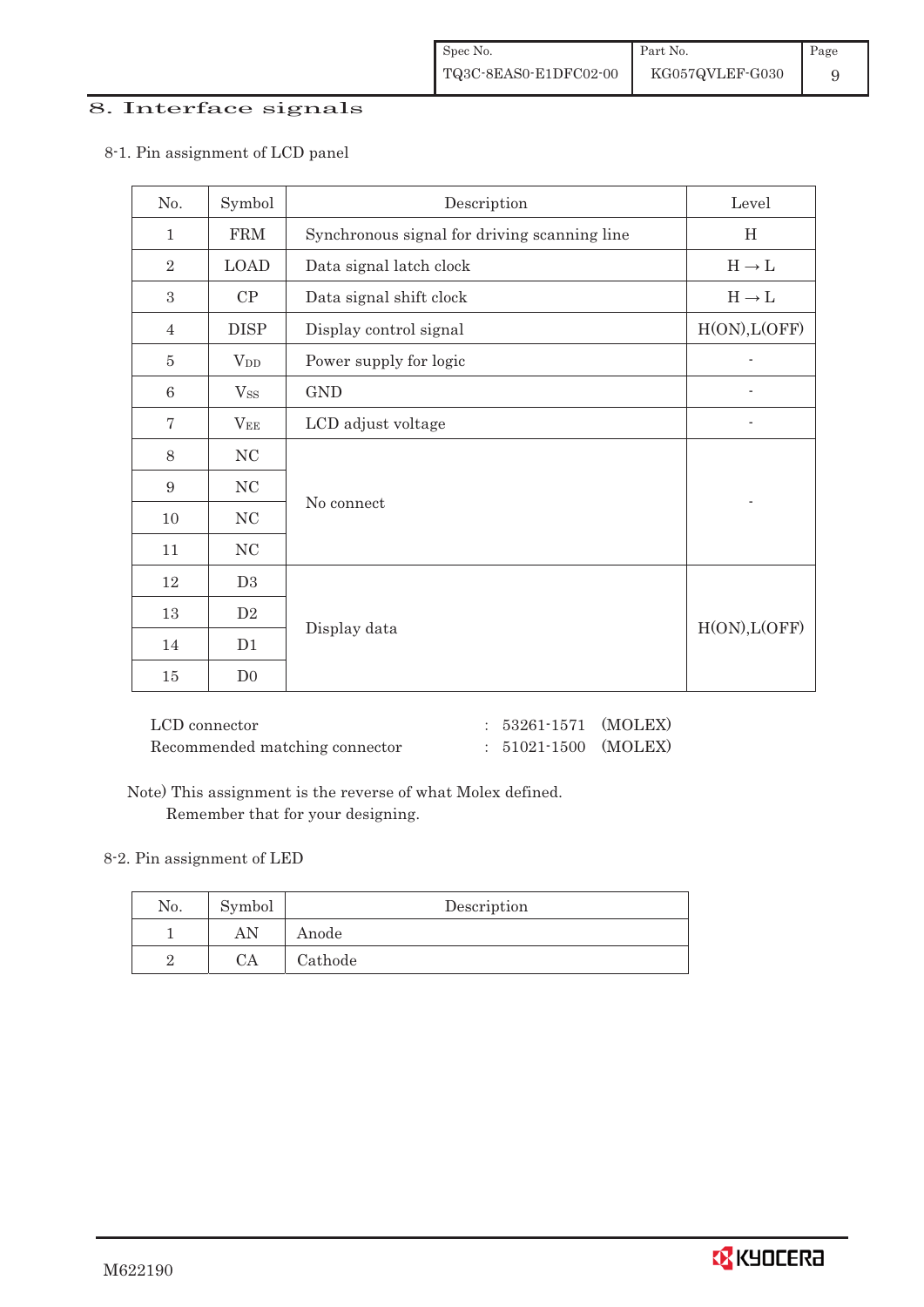



! ! \* The cycle of the LOAD signal should be stable and continuously applied without interruption.

! ! \* The above-mentioned timing chart is a reference to set up a LCD module, not an electrical rating.

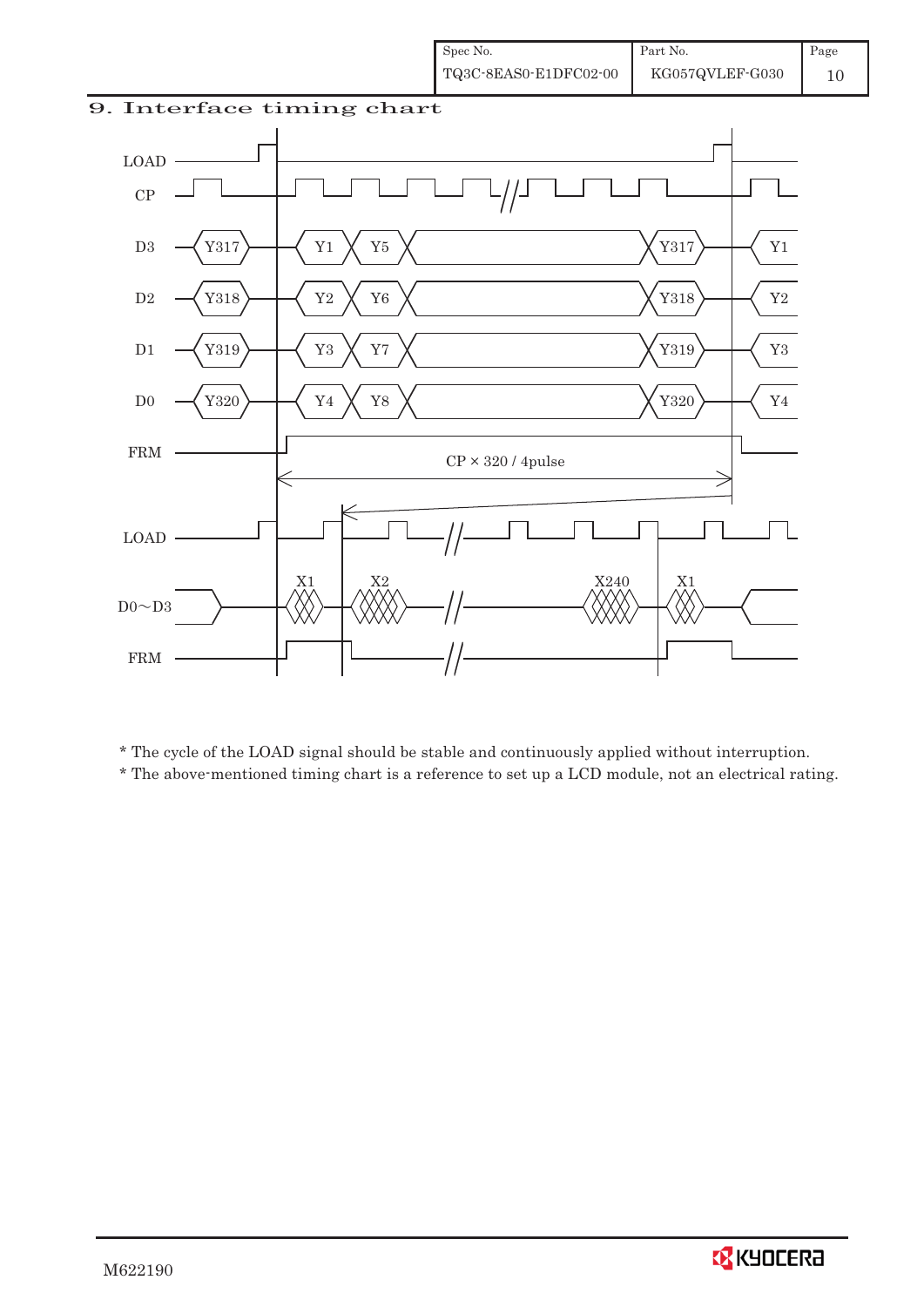# 10. Input timing characteristics



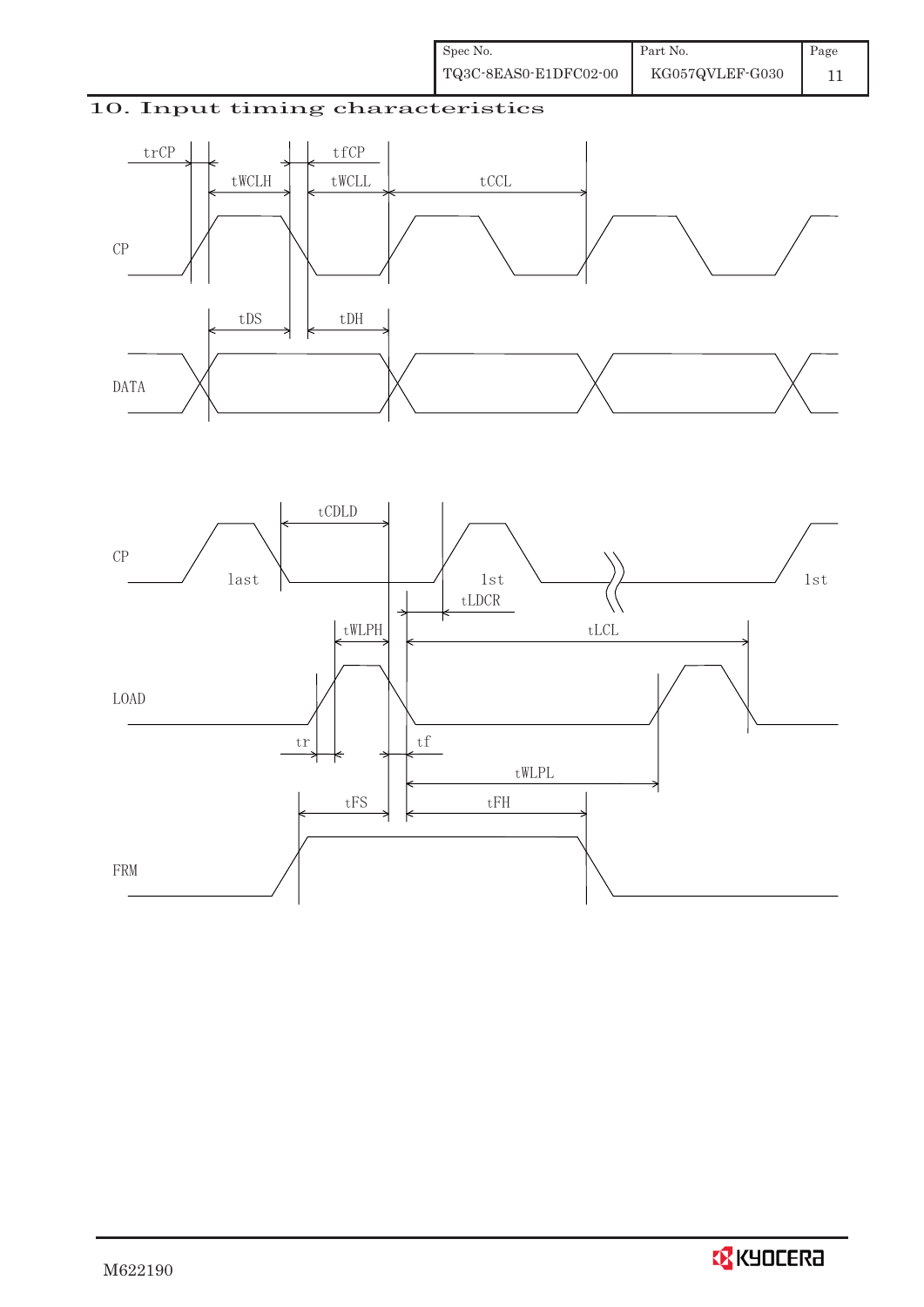| Spec No.              | Part No.        | Page |
|-----------------------|-----------------|------|
| TQ3C-8EAS0-E1DFC02-00 | KG057QVLEF-G030 |      |

#### 10-1. Switching characteristics ( $V_{DD} = 5.0V$ )

| Input characteristics : $V_{DD} = +5.0V \pm 5\%$ , Temp. = -20~70°C |         |        |                          |                          |      |
|---------------------------------------------------------------------|---------|--------|--------------------------|--------------------------|------|
| Item                                                                |         | Symbol | Min.                     | Max.                     | Unit |
| CP cycle                                                            | $*1$    | tCCL   | 100                      |                          | ns   |
| CP"H" pulse width                                                   |         | tWCLH  | 30                       |                          | ns   |
| CP"L" pulse width                                                   |         | tWCLL  | 30                       |                          | ns   |
| CP rise up time                                                     |         | trCP   | $\overline{\phantom{a}}$ | 15                       | ns   |
| CP fall down time                                                   |         | tfCP   | $\blacksquare$           | 15                       | ns   |
| Data set up time                                                    |         | tDS    | 25                       | $\overline{\phantom{a}}$ | ns   |
| Data hold time                                                      |         | $t$ DH | 25                       |                          | ns   |
| LOAD "H" pulse width                                                |         | tWLPH  | 40                       |                          | ns   |
| LOAD "L" pulse width                                                |         | tWLPL  | 400                      | ۰                        | ns   |
| LOAD cycle                                                          | $*_{2}$ | tLCL   | 500                      | $\overline{\phantom{a}}$ | ns   |

| $CP \rightarrow$ LOAD delay time | tCDLD | 60  |    | ns |
|----------------------------------|-------|-----|----|----|
| $LOAD \rightarrow CP$ delay time | tLDCR | 60  |    | ns |
| Input signal rise up time        | tr    |     | 20 | ns |
| Input signal fall down time      | tf    |     | 20 | ns |
| FRM data set up time             | tFS   | 120 |    | ns |
| FRM data hold time               | tFH   | 30  |    | ns |

\*1 CP cycle is adjusted so that FRM signal is 75Hz.

\*2 LOAD cycle is constant.

# 10-2. Switching characteristics  $(V_{DD} = 3.3V)$

|                                  | Input characteristics : $V_{DD} = +3.3V \pm 0.3V$ , Temp. = $-20 \sim 70^{\circ}C$ |        |                          |                          |      |
|----------------------------------|------------------------------------------------------------------------------------|--------|--------------------------|--------------------------|------|
| Item                             |                                                                                    | Symbol | Min.                     | Max.                     | Unit |
| CP cycle                         | $*1$                                                                               | tCCL   | 100                      |                          | ns   |
| CP"H" pulse width                |                                                                                    | tWCLH  | 40                       | $\overline{\phantom{a}}$ | ns   |
| CP"L" pulse width                |                                                                                    | tWCLL  | 40                       | $\overline{\phantom{a}}$ | ns   |
| CP rise up time                  |                                                                                    | trCP   | $\overline{\phantom{a}}$ | 20                       | ns   |
| CP fall down time                |                                                                                    | tfCP   | $\overline{\phantom{a}}$ | 20                       | ns   |
| Data set up time                 |                                                                                    | tDS    | 35                       | $\overline{\phantom{a}}$ | ns   |
| Data hold time                   |                                                                                    | $t$ DH | 35                       | $\overline{\phantom{a}}$ | ns   |
| LOAD "H" pulse width             |                                                                                    | tWLPH  | 50                       | $\overline{\phantom{a}}$ | ns   |
| LOAD "L" pulse width             |                                                                                    | tWLPL  | 400                      | $\overline{\phantom{a}}$ | ns   |
| LOAD cycle                       | $*_{2}$                                                                            | tLCL   | 500                      | $\overline{\phantom{a}}$ | ns   |
| $CP \rightarrow$ LOAD delay time |                                                                                    | tCDLD  | 60                       | $\overline{\phantom{a}}$ | ns   |
| $LOAD \rightarrow CP$ delay time |                                                                                    | tLDCR  | 80                       | $\overline{\phantom{a}}$ | ns   |
| Input signal rise up time        |                                                                                    | tr     | $\overline{\phantom{a}}$ | 20                       | ns   |
| Input signal fall down time      |                                                                                    | tf     | $\overline{\phantom{a}}$ | 20                       | ns   |
| FRM data set up time             |                                                                                    | tFS    | 120                      | $\overline{\phantom{a}}$ | ns   |
| FRM data hold time               |                                                                                    | tFH    | 30                       |                          | ns   |

\*1 CP cycle is adjusted so that FRM signal is 75Hz.

\*2 LOAD cycle is constant.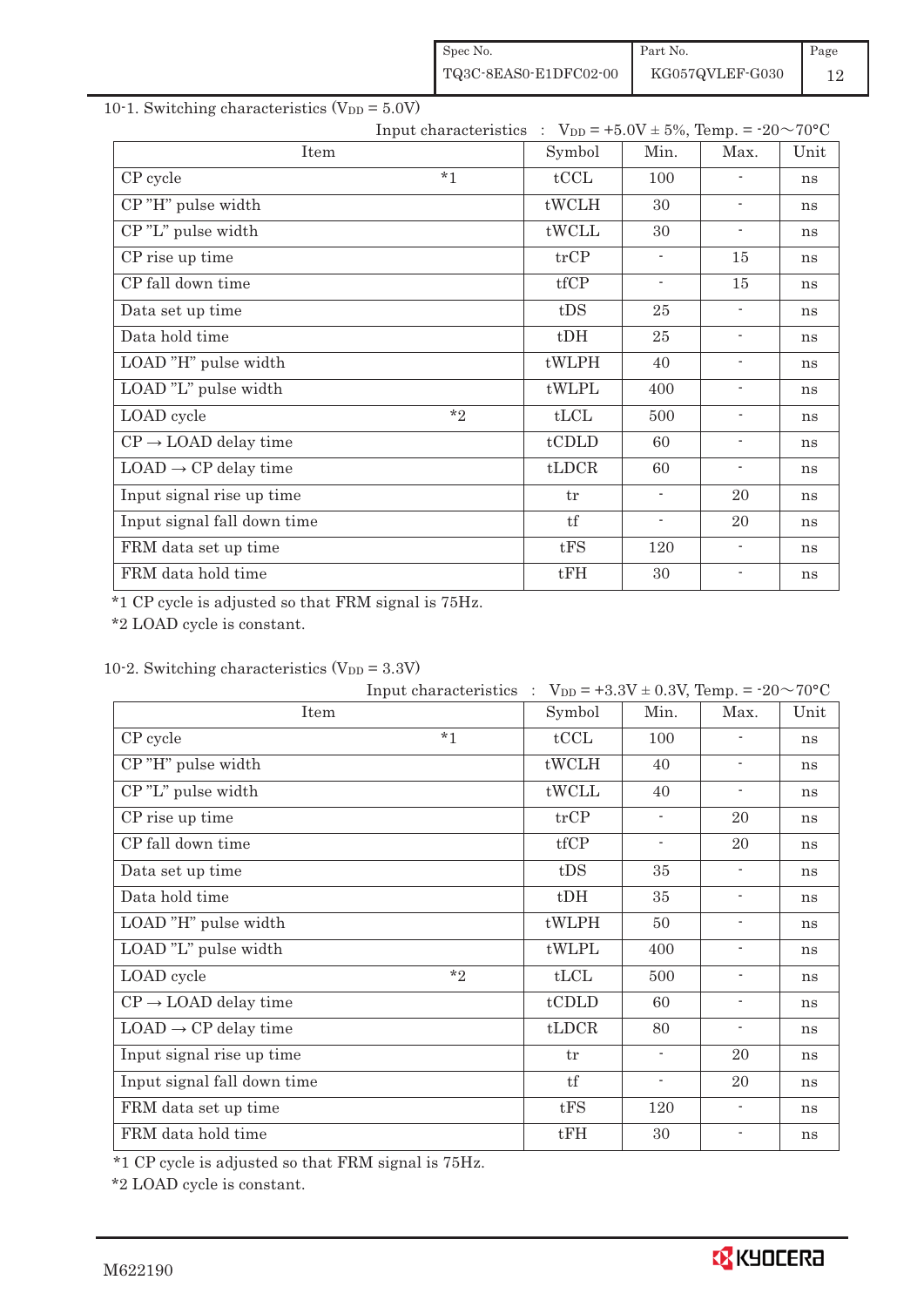| Spec No.              | Part No.        | Page |
|-----------------------|-----------------|------|
| TQ3C-8EAS0-E1DFC02-00 | KG057QVLEF-G030 | 13   |

# 11. Supply voltage sequence condition

In normal operation, logic within the LCD module reverses the polarity of the drive voltage every few lines to prevent DC damage to the liquid crystal material. But when a voltage is present on  $V_{EE}$  outside of the time when the  $V_{DD}$  logic voltage is stable, a drive voltage is applied to the liquid crystal material without the polarity reversals. This sometimes result in a deterioration of display quality and a reduction in life time.



 $*$  Input signal: FRM, LOAD, CP, D0 $\sim$ D3

- \* The above sequence should be designed as to maintain each normal voltage when the liquid crystal module load is applied to your system.
- \* Control the supply voltage sequence to not float any signal line when the LCD panel is being driven.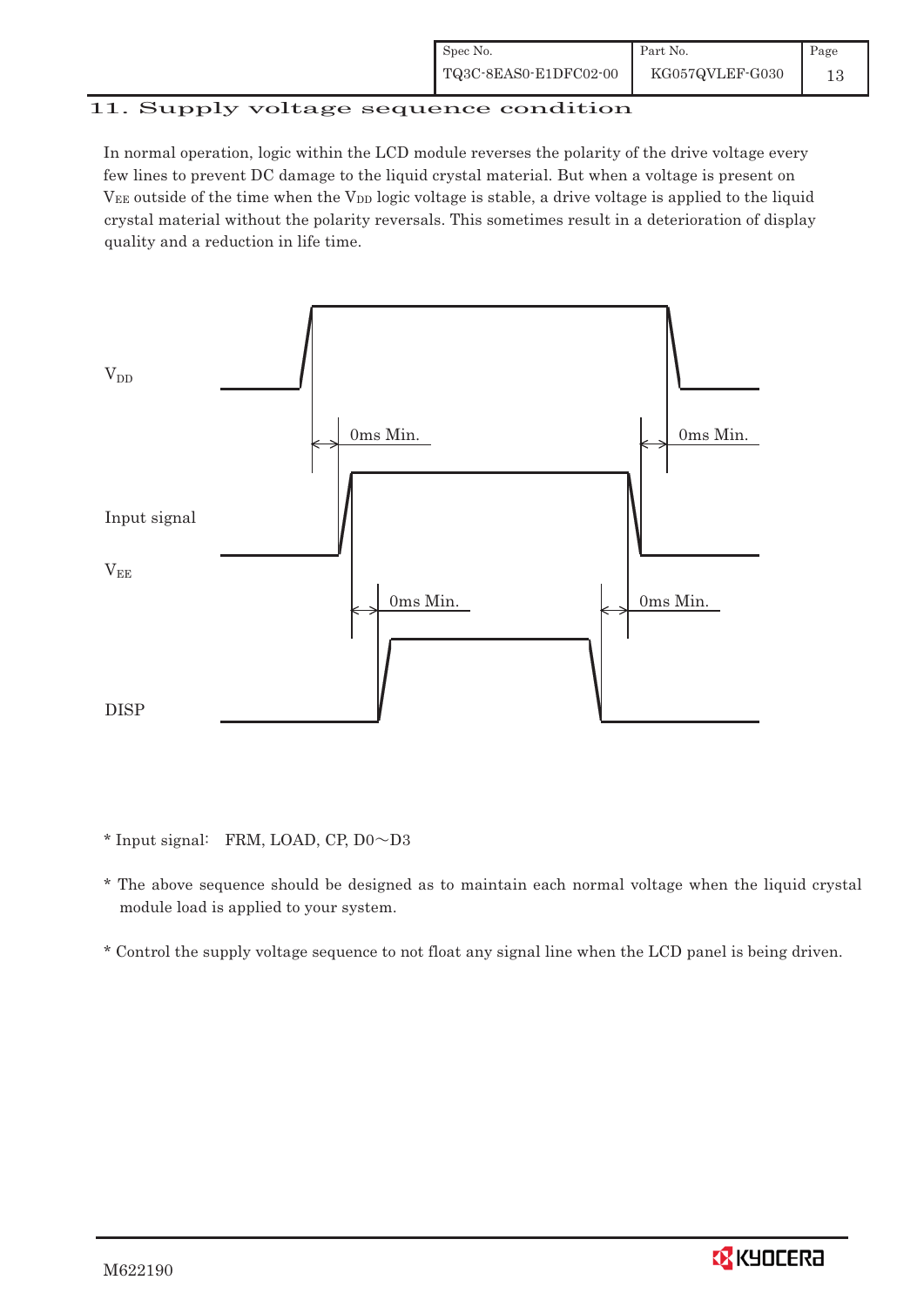| Spec No.              | Part No.        | Page |
|-----------------------|-----------------|------|
| TQ3C-8EAS0-E1DFC02-00 | KG057QVLEF-G030 |      |

# 12. Backlight characteristics

| Item                |         | Symbol | Min.                     | Typ.     | Max. | Unit | Note                                        |
|---------------------|---------|--------|--------------------------|----------|------|------|---------------------------------------------|
| Forward current     | *1      | ΙF     | $\overline{\phantom{a}}$ | 225      | 285  | mA   | $VF=5.0V$ , Ta= $25^{\circ}$ C              |
| Forward voltage     | $*_{1}$ | VF     | $\overline{\phantom{a}}$ | 5.0      | 5.2  |      | IF=225mA, Ta= $25^{\circ}$ C                |
| Operating life time | $*2.*3$ | ጥ      | ۰                        | (20,000) |      | h    | $VF=5.0V$ ,<br>IF=225mA, Ta= $25^{\circ}$ C |

\*1 For AN-CA

\*2 When brightness decrease 50% of minimum brightness.

The average life of a LED will decrease when the LCD is operating at higher temperatures.

\*3 Life time is estimated data.

(Condition : IF=225mA, Ta=25 $°C$  in chamber).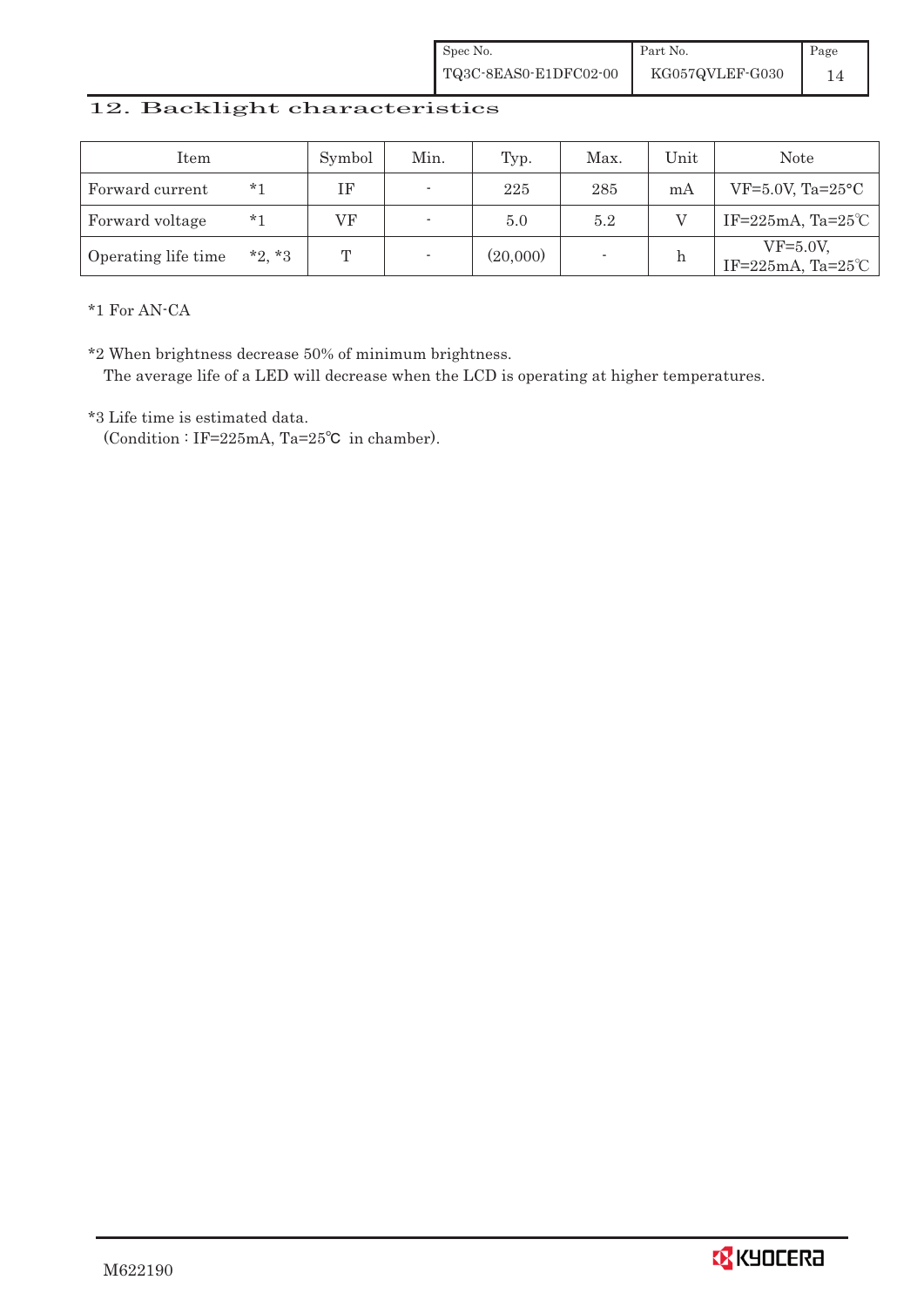| Spec No.              | Part No.        | Page |
|-----------------------|-----------------|------|
| TQ3C-8EAS0-E1DFC02-00 | KG057QVLEF-G030 | 15   |

#### 13. Lot number identification

The lot number shall be indicated on the back of the backlight case of each LCD.

KG057QVLEF-G030  $\cdot$   $\Box$  $\Box$   $\cdot$   $\Box$  MADE IN  $\Box$  $\Box$  $\Box$  $\Box$  $\downarrow$   $\downarrow$   $\downarrow$   $\downarrow$   $\downarrow$   $\downarrow$   $\downarrow$ 1 2 3 4 5 No1. - No5. above indicate 1. Year code

- 2. Month code
- 3. Date
- 4. Version Number
- 5. Country of origin (Japan or China)

| Year       | 2010 | 2011 | 2012     | 2013 | 2014 | 2015 |
|------------|------|------|----------|------|------|------|
| $\rm Code$ |      |      | <u>.</u> |      |      |      |

| Month | Jan. | Feb. | Mar. | Apr. | May | Jun. |
|-------|------|------|------|------|-----|------|
| Code  |      |      |      |      |     |      |

| Month | Jul. | Aug. | Sep. | Oct. | Nov. | $\rm Dec.$ |
|-------|------|------|------|------|------|------------|
| Code  |      |      | ັ    | ∡⊾   |      | ┚          |

## 14. Warranty

14-1. Incoming inspection

Please inspect the LCD within one month after your receipt.

#### 14-2. Production warranty

Kyocera warrants its LCD's for a period of 12 months from the ship date. Kyocera shall, by mutual agreement, replace or re-work defective LCD's that are shown to be Kyocera's responsibility.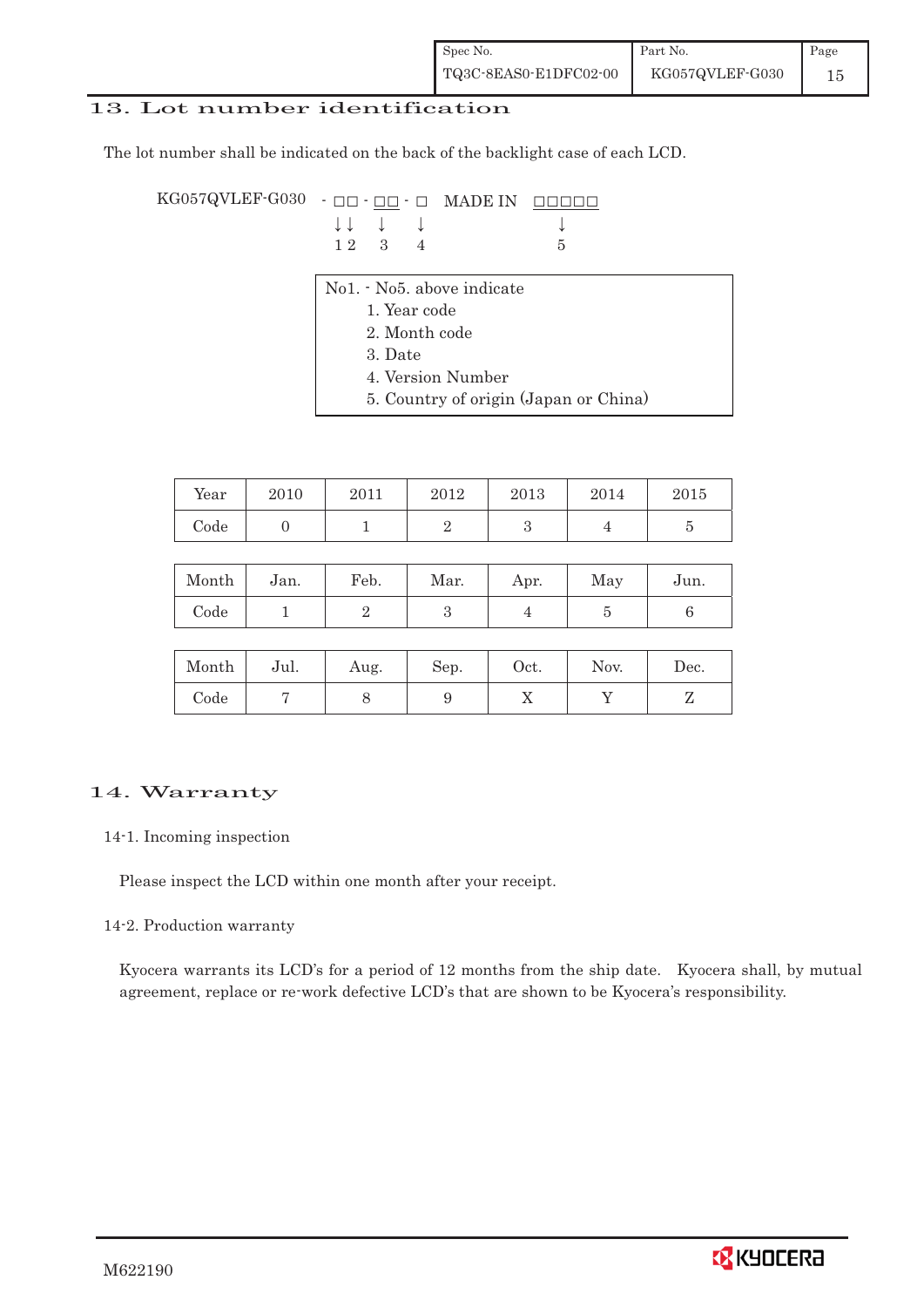## 15. Precautions for use

- 15-1. Installation of the LCD
	- 1) The LCD module has a grounding hole. Please ground the module to prevent noise and to stabilize its performance as circumstances demand.
	- 2) A transparent protection plate shall be added to protect the LCD and its polarizer.
	- 3) The LCD shall be installed so that there is no pressure on the LSI chips.
	- 4) The LCD shall be installed flat, without twisting or bending.
	- 5) Please design the housing window so that its edges are between the active area and the effective area of the LCD screen.
	- 6) A transparent protection sheet is attached to the polarizer. Please remove the protection film slowly before use, paying attention to static electricity.

#### 15-2. Static electricity

- 1) Since CMOS ICs are mounted directly onto the LCD glass, protection from static electricity is required.
- 2) Workers should use body grounding. Operator should wear ground straps.

#### 15-3. LCD operation

- 1) The LCD shall be operated within the limits specified. Operation at values outside of these limits may shorten life, and/or harm display images.
- 2) Adjust the "Supply voltage for LCD driving  $(V_{\text{CONT}})$ " to obtain optimum viewing angle and contrast ratio.

15-4. Storage

- 1) The LCD shall be stored within the temperature and humidity limits specified. Store in a dark area, and protect the LCD from direct sunlight or fluorescent light.
- 2) Always store the LCD so that it is free from external pressure onto it.

#### 15-5. Usage

- 1) DO NOT store in a high humidity environment for extended periods. Polarizer degradation bubbles, and/or peeling off of the polarizer may result.
- 2) The front polarizer is easily scratched or damaged. Prevent touching it with any hard material, and from being pushed or rubbed.
- 3) The LCD screen may be cleaned by wiping the screen surface with a soft cloth or cotton pad using a little Ethanol.
- 4) Water may cause damage or discoloration of the polarizer. Clean condensation or moisture from any source immediately.
- 5) Always keep the LCD free from condensation during testing. Condensation may permanently spot or stain the polarizer.
- 6) Do not pull the LED lead wires and do not bend the root of the wires. Housing should be designed to protect LED lead wires from external stress.
- 7) Do not disassemble LCD module because it will result in damage.
- 8) This Kyocera LCD module has been specifically designed for use in general electronic devices, but not for use in a special environment such as usage in an active gas. Hence, when the LCD is supposed to be used in a special environment, evaluate the LCD thoroughly beforehand and do not expose the LCD to chemicals such as an active gas.
- 9) Please do not use solid-base image pattern for long hours because a temporary afterimage may appear. We recommend using screen saver etc. in cases where a solid-base image pattern must be used.
- 10) Liquid crystal may leak when the module is broken. Be careful not to let the fluid go into your eyes and mouth. In the case the fluid touches your body; rinse it off right away with water and soap.

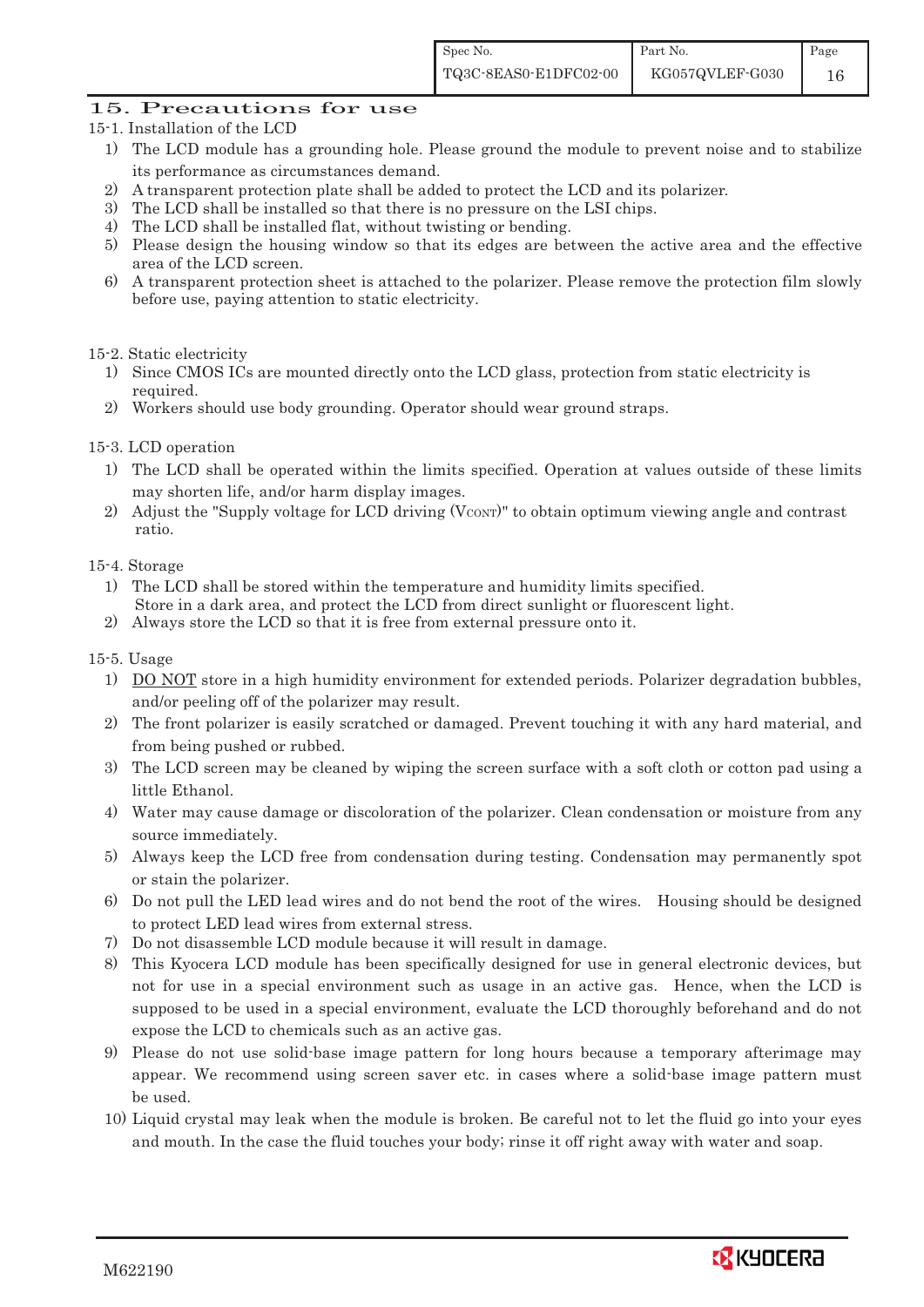## 16. Reliability test data

| Test item                            | Test condition                                                                                       | Test time |                                                            | Judgement               |
|--------------------------------------|------------------------------------------------------------------------------------------------------|-----------|------------------------------------------------------------|-------------------------|
| High temp.<br>atmosphere             | $80^{\circ}$ C                                                                                       | 240h      | Display function<br>Display quality<br>Current consumption | : TBD<br>: TBD<br>: TBD |
| Low temp.<br>atmosphere              | $-30^{\circ}$ C                                                                                      | 240h      | Display function<br>Display quality<br>Current consumption | : TBD<br>: TBD<br>: TBD |
| High temp.<br>humidity<br>atmosphere | $40^{\circ}$ C 90% RH                                                                                | 240h      | Display function<br>Display quality<br>Current consumption | : TBD<br>: TBD<br>: TBD |
| Temp. cycle                          | $-30\degree C$<br>0.5 <sub>h</sub><br>0.5 <sub>h</sub><br>R.T.<br>$80^{\circ}$ C<br>0.5 <sub>h</sub> | 10cycles  | Display function<br>Display quality<br>Current consumption | : TBD<br>: TBD<br>: TBD |
| High temp.<br>operation              | $70^{\circ}$ C                                                                                       | 500h      | Display function<br>Display quality<br>Current consumption | : TBD<br>: TBD<br>: TBD |

\* Each test item uses a test LCD only once. The tested LCD is not used in any other tests.

\* The LCD is tested in circumstances in which there is no condensation.

\* The reliability test is not an out-going inspection.

 \* The result of the reliability test is for your reference purpose only. The reliability test is conducted only to examine the LCD's capability.

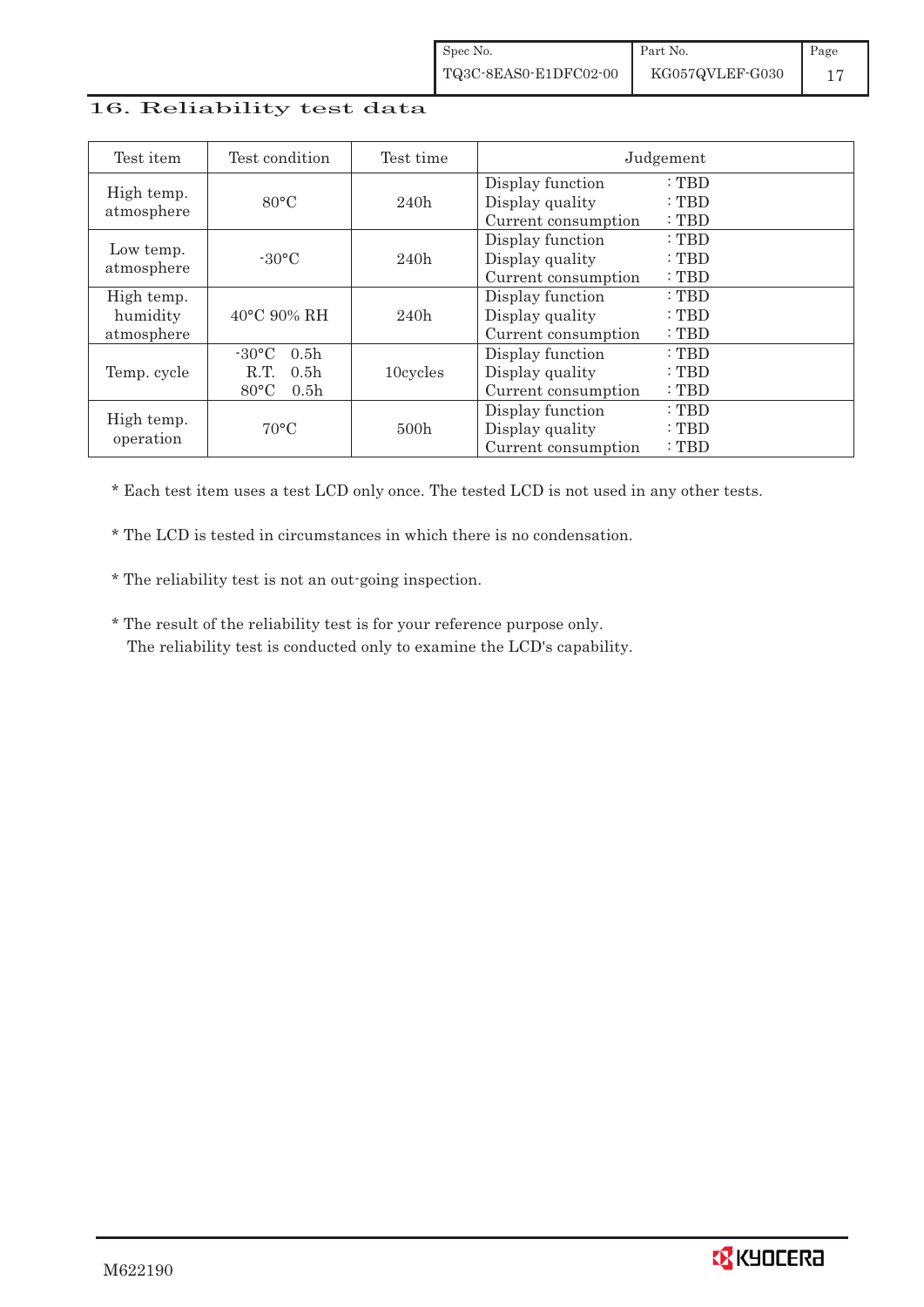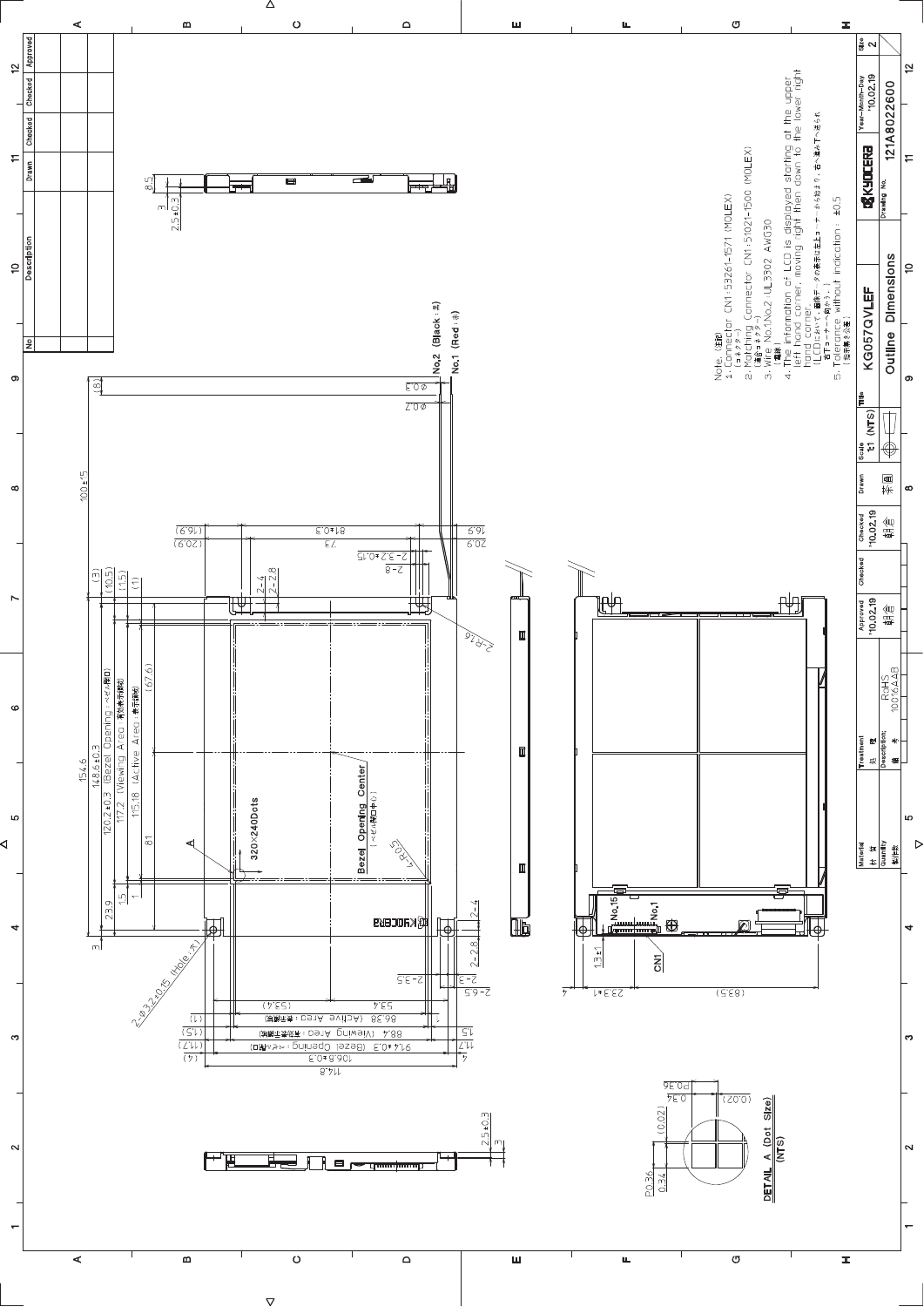| Spec No. | TQ3C-8EAS0-E2DFC02-00 |
|----------|-----------------------|
| Date.    | February 15, 2010     |

# KYOCERA INSPECTION STANDARD

# TYPE : KG057QVLEF-G030

# KYOCERA CORPORATION KAGOSHIMA HAYATO PLANT LCD DIVISION

| Original          |           | Designed by $:$ Engineering dept. |                | Confirmed by $:QA$ dept. |          |
|-------------------|-----------|-----------------------------------|----------------|--------------------------|----------|
| Issue Date        | Prepared  | Checked                           | Approved       | Checked                  | Approved |
| February 15, 2010 | S Maezura | U<br>silkeda                      | $14$ Matsumoto | J. Sakaguchi             | fat      |

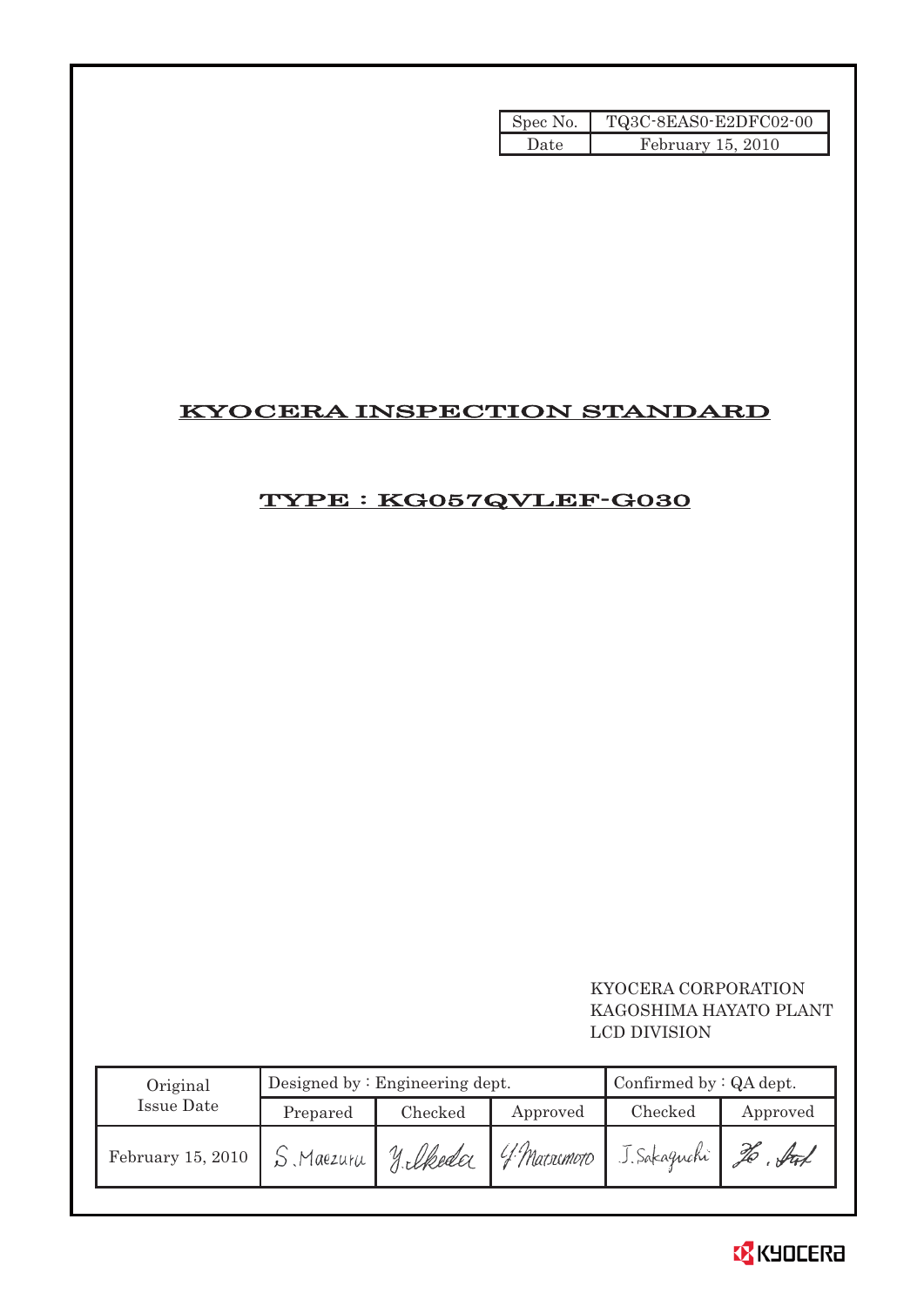| Spec No.              | Part No.        | $\vert$ Page |
|-----------------------|-----------------|--------------|
| TQ3C-8EAS0-E2DFC02-00 | KG057QVLEF-G030 |              |

|         |             |                                  | Revision record                 |                                      |                         |                        |
|---------|-------------|----------------------------------|---------------------------------|--------------------------------------|-------------------------|------------------------|
|         |             |                                  | Designed by : Engineering dept. |                                      | Confirmed by : QA dept. |                        |
|         | $\rm{Date}$ | $\ensuremath{\mathrm{Prepared}}$ | $\rm Checked$                   | ${\Large\bf Approved}$               | $\rm Checked$           | ${\Large\bf Approved}$ |
|         |             |                                  |                                 |                                      |                         |                        |
|         |             |                                  |                                 |                                      |                         |                        |
| Rev.No. | $\rm{Date}$ | Page                             |                                 | $\label{eq:2} \textbf{Descriptions}$ |                         |                        |
|         |             |                                  |                                 |                                      |                         |                        |
|         |             |                                  |                                 |                                      |                         |                        |
|         |             |                                  |                                 |                                      |                         |                        |
|         |             |                                  |                                 |                                      |                         |                        |
|         |             |                                  |                                 |                                      |                         |                        |
|         |             |                                  |                                 |                                      |                         |                        |
|         |             |                                  |                                 |                                      |                         |                        |
|         |             |                                  |                                 |                                      |                         |                        |
|         |             |                                  |                                 |                                      |                         |                        |
|         |             |                                  |                                 |                                      |                         |                        |
|         |             |                                  |                                 |                                      |                         |                        |
|         |             |                                  |                                 |                                      |                         |                        |
|         |             |                                  |                                 |                                      |                         |                        |
|         |             |                                  |                                 |                                      |                         |                        |
|         |             |                                  |                                 |                                      |                         |                        |
|         |             |                                  |                                 |                                      |                         |                        |
|         |             |                                  |                                 |                                      |                         |                        |
|         |             |                                  |                                 |                                      |                         |                        |
|         |             |                                  |                                 |                                      |                         |                        |
|         |             |                                  |                                 |                                      |                         |                        |
|         |             |                                  |                                 |                                      |                         |                        |
|         |             |                                  |                                 |                                      |                         |                        |
|         |             |                                  |                                 |                                      |                         |                        |
|         |             |                                  |                                 |                                      |                         |                        |
|         |             |                                  |                                 |                                      |                         |                        |
|         |             |                                  |                                 |                                      |                         |                        |
|         |             |                                  |                                 |                                      |                         |                        |
|         |             |                                  |                                 |                                      |                         |                        |
|         |             |                                  |                                 |                                      |                         |                        |
|         |             |                                  |                                 |                                      |                         |                        |
|         |             |                                  |                                 |                                      |                         |                        |
|         |             |                                  |                                 |                                      |                         |                        |
|         |             |                                  |                                 |                                      |                         |                        |
|         |             |                                  |                                 |                                      |                         |                        |
|         |             |                                  |                                 |                                      |                         |                        |
|         |             |                                  |                                 |                                      |                         |                        |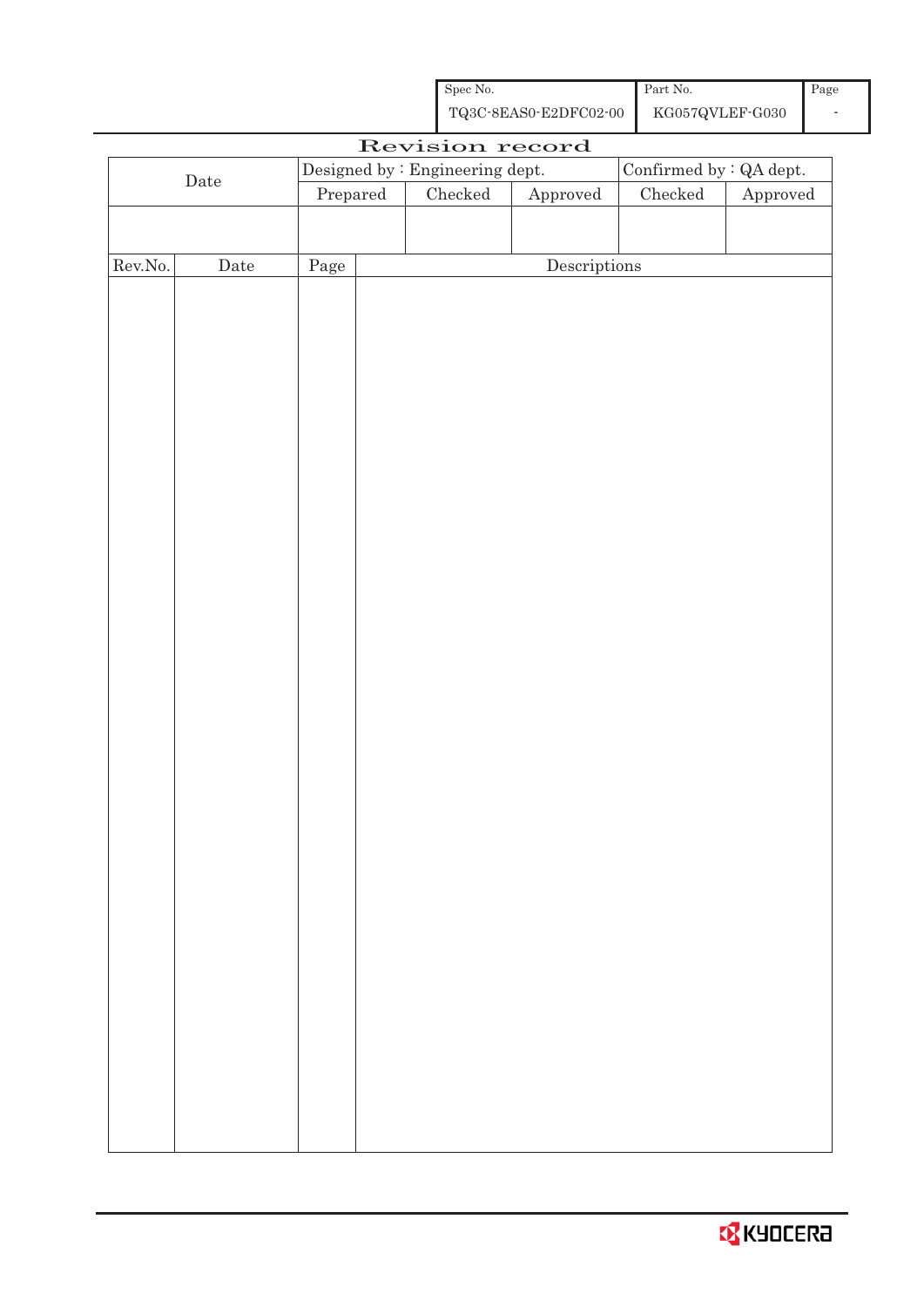# Visuals specification

1) Note

| Item                     |                                                                                                                                                                                 | <b>Note</b>                                                                                                                                                                                                                                                         |  |  |  |
|--------------------------|---------------------------------------------------------------------------------------------------------------------------------------------------------------------------------|---------------------------------------------------------------------------------------------------------------------------------------------------------------------------------------------------------------------------------------------------------------------|--|--|--|
| General                  |                                                                                                                                                                                 | 1. When defects specified in this Inspection Standards are<br>inspected, operating voltage (V <sub>OP</sub> ) shall be set at the level<br>where optimized contrast is available. Display quality is<br>applied up to effective viewing area. (Bi-level INSPECTION) |  |  |  |
|                          | 2. This inspection standard about the image quality shall be<br>applied to any defect within the effective viewing area and<br>shall not be applicable to outside of the area.  |                                                                                                                                                                                                                                                                     |  |  |  |
|                          | agreement between customer and Kyocera.                                                                                                                                         | 3. Should any defects which are not specified in this standard<br>happen, additional standard shall be determined by mutual                                                                                                                                         |  |  |  |
|                          | 4. Inspection conditions<br>Luminance<br>: 500 Lux minimum.<br>: 300 mm(from the sample)<br>Inspection distance<br>Temperature<br>: $25 \pm 5$ °C<br>Direction<br>: right above |                                                                                                                                                                                                                                                                     |  |  |  |
| Definition of inspection | Pinhole, Bright spot                                                                                                                                                            | The color of a small area is                                                                                                                                                                                                                                        |  |  |  |
| item                     | Black spot, Scratch<br>Foreign particle                                                                                                                                         | different from the remainder.<br>The phenomenon does not<br>change with voltage.                                                                                                                                                                                    |  |  |  |
|                          | Contrast variation                                                                                                                                                              | The color of a small area is<br>different from the remainder.<br>The phenomenon change with<br>voltage.                                                                                                                                                             |  |  |  |
|                          | Polarizer<br>(Scratch, Bubble, Dent)                                                                                                                                            | Scratch, Bubble and Dent in the<br>polarizer which can be<br>observed<br>in on / off state.                                                                                                                                                                         |  |  |  |

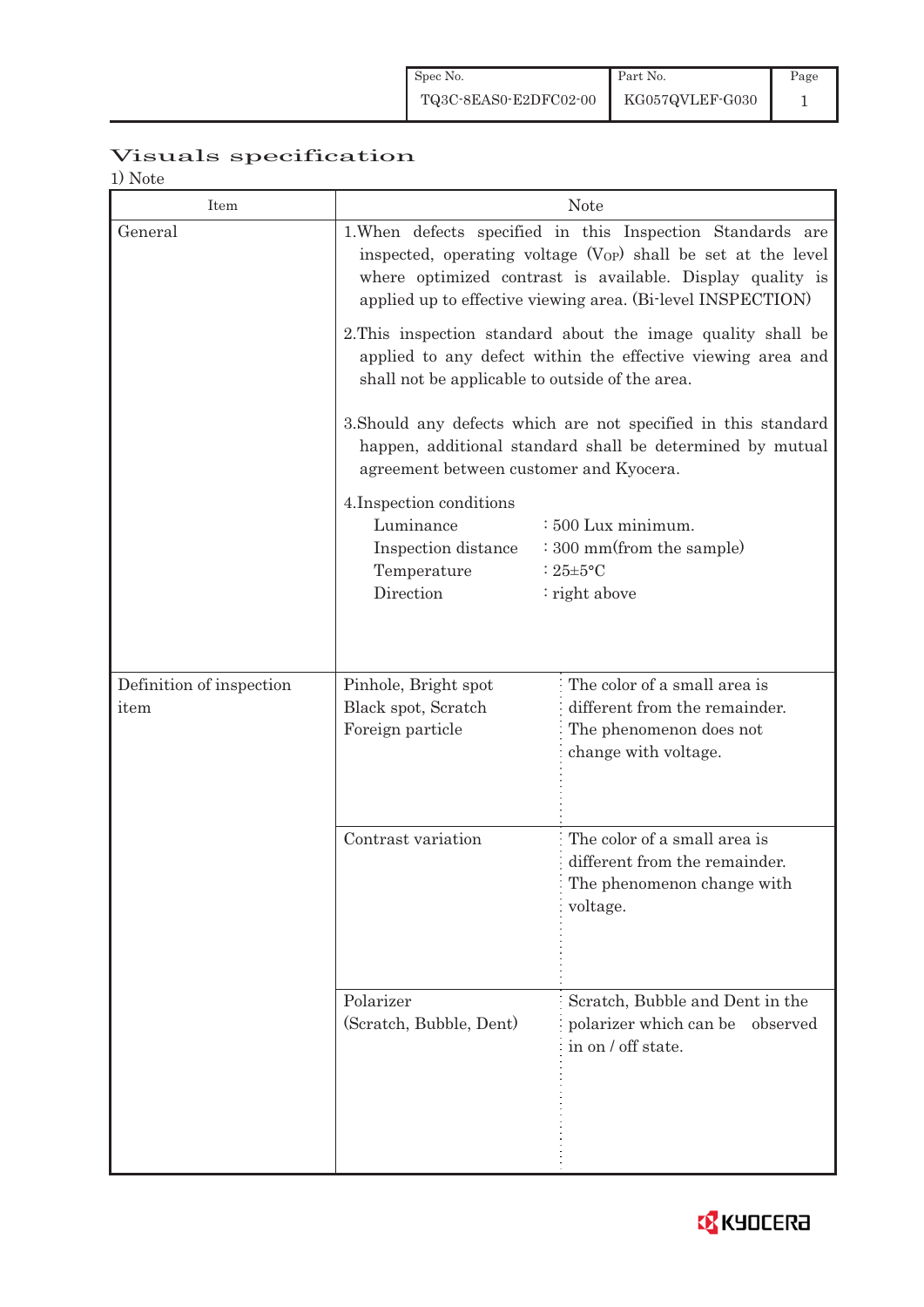| Spec No.              | Part No.        | Page |
|-----------------------|-----------------|------|
| TQ3C-8EAS0-E2DFC02-00 | KG057QVLEF-G030 |      |

## 2)Standard

| Inspection item                                       | Judgement standard                               |                                                              |                                                                 |                   |                                                              |
|-------------------------------------------------------|--------------------------------------------------|--------------------------------------------------------------|-----------------------------------------------------------------|-------------------|--------------------------------------------------------------|
| Pinhole, Bright spot,<br>Black spot, Foreign particle | $\mathbf b$                                      |                                                              |                                                                 |                   |                                                              |
|                                                       | $d = (a + b) / 2$                                |                                                              |                                                                 |                   |                                                              |
|                                                       |                                                  | Size(mm)<br>Category                                         |                                                                 | Acceptable number |                                                              |
|                                                       | A                                                |                                                              | $d\leqq0.2$                                                     |                   | Neglected                                                    |
|                                                       |                                                  | $0.2~<~\mathrm{d}\leq0.3$<br>$\bf{B}$                        |                                                                 |                   | $\bf 5$                                                      |
|                                                       | $\mathcal{C}$                                    | $0.3~<~\mathrm{d}\leq0.5$                                    |                                                                 |                   | 3                                                            |
|                                                       | ${\bf D}$                                        | 0.5 < d                                                      |                                                                 |                   | $\boldsymbol{0}$                                             |
| Scratch, Foreign particle                             | $\boldsymbol{A}$<br>$\mathbf B$<br>$\mathcal{C}$ | W<br>L<br>Width (mm)<br>$W \leq 0.03$<br>$0.03<\ W\leq 0.10$ | Length (mm)<br>$\overline{\phantom{a}}$<br>$2.0\leq L \leq 4.0$ | $L \leq 2.0$      | Acceptable<br>number<br>Neglected<br>Neglected<br>$\sqrt{3}$ |
|                                                       | $\mathbf D$                                      |                                                              | $4.0\rm <\ L$                                                   |                   | $\overline{0}$                                               |
|                                                       | ${\bf E}$                                        | 0.10< W                                                      |                                                                 |                   | According to                                                 |
|                                                       |                                                  |                                                              |                                                                 |                   | 'Circular'                                                   |
| Contrast variation                                    |                                                  | $\mathbf b$<br>а                                             | $d = (a + b)/2$                                                 |                   |                                                              |
|                                                       | Category                                         | Size (mm)                                                    |                                                                 |                   | Acceptable number                                            |
|                                                       | $\boldsymbol{A}$                                 |                                                              | $d\leqq0.5$                                                     |                   | Neglected                                                    |
|                                                       | $\, {\bf B}$                                     | $0.5 < d \leq 0.7$                                           |                                                                 |                   | $\mathbf{3}$                                                 |
|                                                       | $\mathcal{C}$                                    | 0.7 < d                                                      |                                                                 |                   | $\boldsymbol{0}$                                             |
|                                                       |                                                  |                                                              |                                                                 |                   |                                                              |